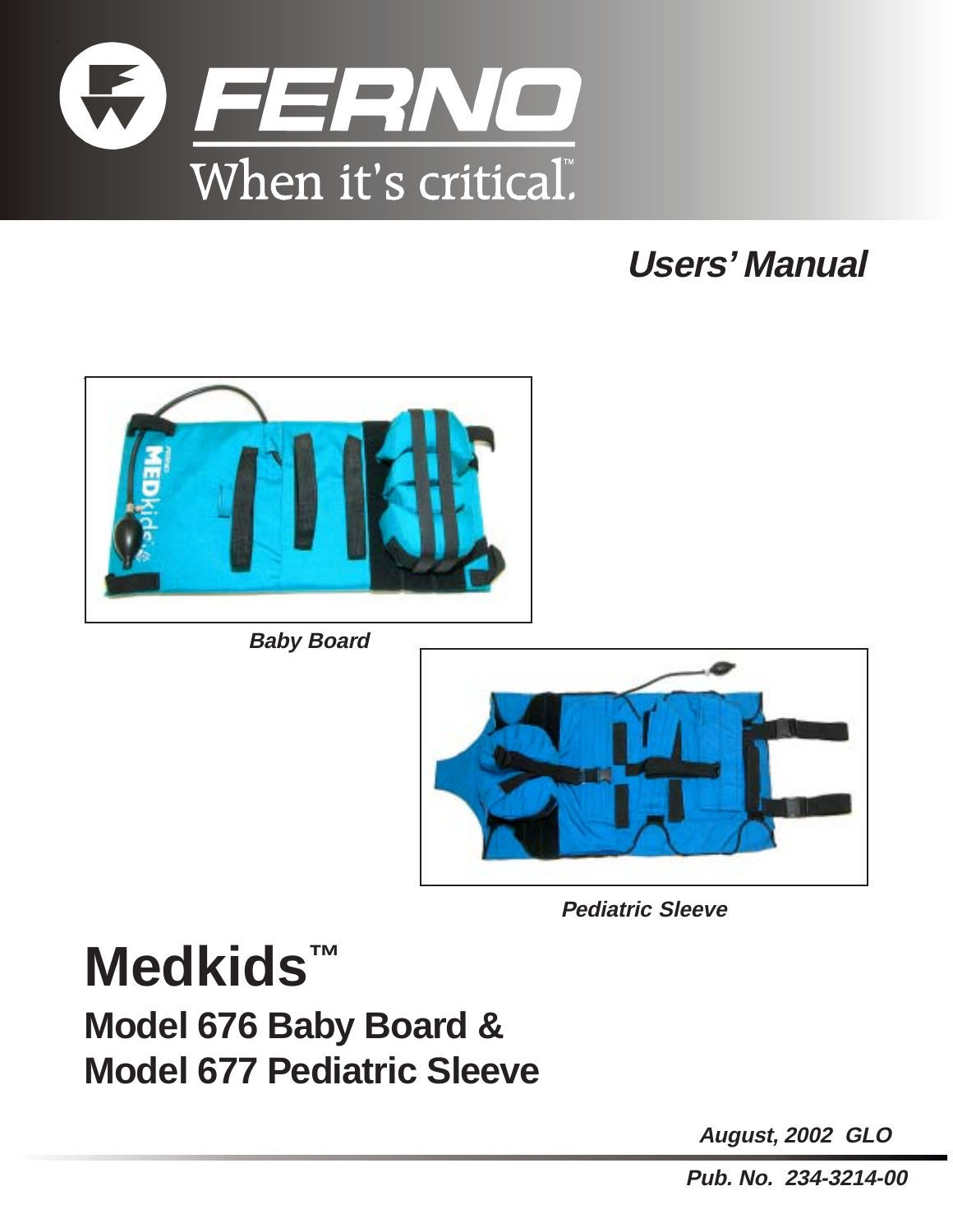#### **Disclaimer**

This manual contains general instructions for the use, operation and care of this product. The instructions are not all-inclusive. Safe and proper use of this product is solely at the discretion of the user. Safety information is included as a service to the user. All other safety measures taken by the user should be within and under consideration of applicable regulations. It is recommended that training on the proper use of this product be provided before using this product in an actual situation.

Retain this manual for future reference. Include it with the product in the event of transfer to new users. Additional free copies are available upon request from Customer Service.

#### **Proprietary Notice**

The information disclosed in this manual is the property of Ferno-Washington, Inc., Wilmington, Ohio, USA. Ferno-Washington, Inc. reserves all patent rights, proprietary design rights, manufacturing rights, reproduction use rights, and sales use rights thereto, and to any article disclosed therein except to the extent those rights are expressly granted to others or where not applicable to vendor proprietary parts.

#### **© Copyright Ferno-Washington, Inc. All Rights Reserved.**

Ferno-Washington, Inc. 70 Weil Way Wilmington, OH 45177-9371 U.S.A.

| Telephone (U.S.A. and Canada)  1.800.733.3766 |  |
|-----------------------------------------------|--|
| Telephone (Worldwide)  1.937.382.1451         |  |
|                                               |  |
|                                               |  |
|                                               |  |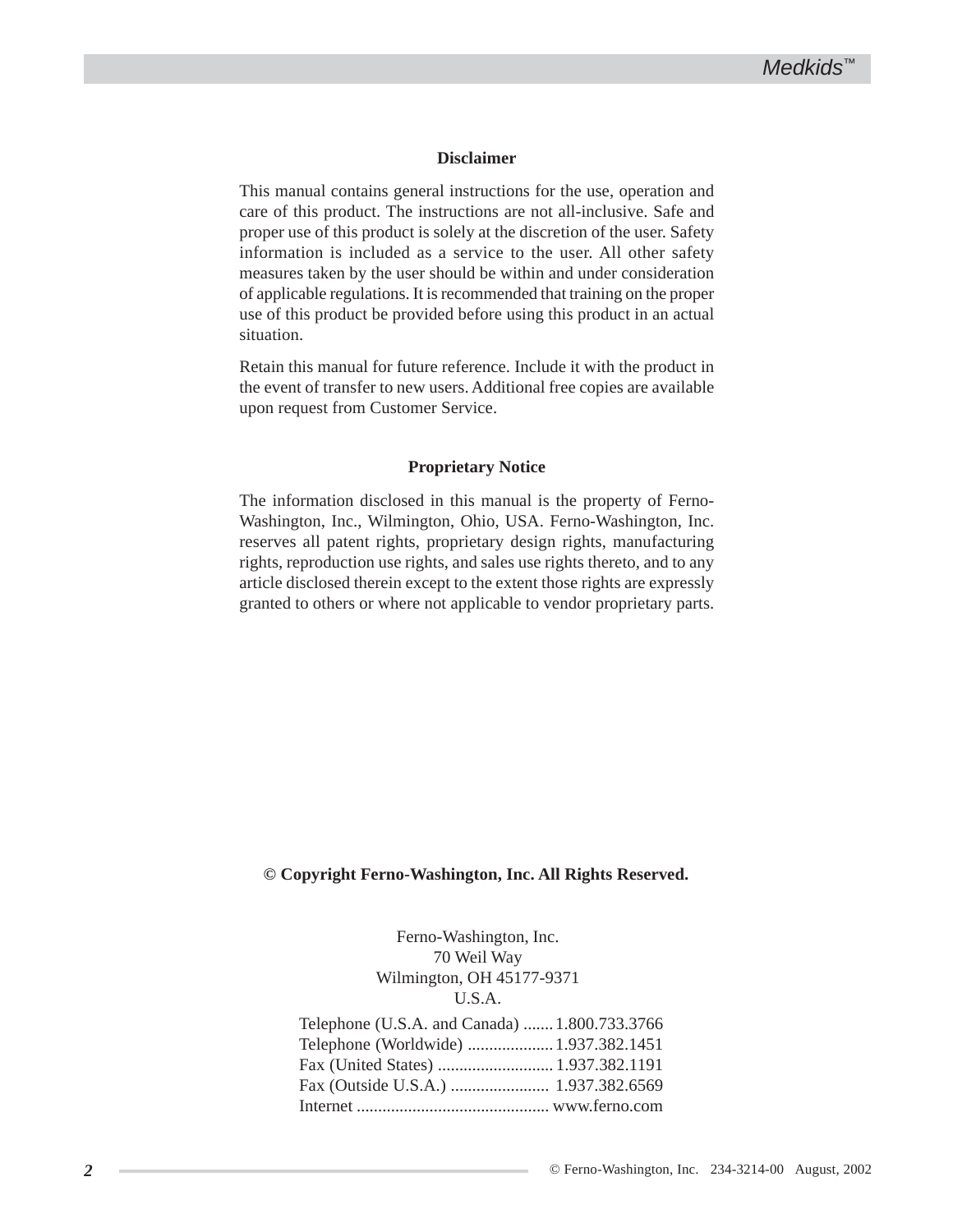## **TABLE OF CONTENTS**

| Page<br><b>Section</b>                               |
|------------------------------------------------------|
|                                                      |
|                                                      |
|                                                      |
|                                                      |
|                                                      |
|                                                      |
|                                                      |
|                                                      |
|                                                      |
|                                                      |
|                                                      |
| 3.4 Components - Pediatric Sleeve  8                 |
|                                                      |
| 4.1 Storing and Setting Up the Baby Board 9          |
|                                                      |
|                                                      |
| 5 - Features: Baby Board and Pediatric Sleeve  12-16 |
|                                                      |
|                                                      |
|                                                      |
|                                                      |
|                                                      |
|                                                      |
|                                                      |
| 6.1 Before Placing the Product in Service  17        |
| 6.2 General Guidelines for Use  17                   |
|                                                      |
| 7.1 Spinal Immobilization                            |
|                                                      |
| 7.2 Spinal Immobilization                            |
|                                                      |
| 7.3 Positioning and Restraining                      |
|                                                      |

| <b>Section</b>                                   | Page |
|--------------------------------------------------|------|
|                                                  |      |
|                                                  |      |
|                                                  |      |
| 8 - Transporting the Baby Board  22-23           |      |
|                                                  |      |
| 8.2 Transporting the Baby Board                  |      |
|                                                  |      |
| 8.3 Transporting the Baby Board                  |      |
|                                                  |      |
|                                                  |      |
| 9.1 Spinal Immobilization (With Harness)  24     |      |
| 9.2 Spinal Immobilization                        |      |
|                                                  |      |
|                                                  |      |
|                                                  |      |
| 10 - Transporting the Pediatric Sleeve  26       |      |
| 10.1 Transporting the                            |      |
| Pediatric Sleeve/Backboard  26                   |      |
| 10.2 Transporting the Pediatric Sleeve/Backboard |      |
|                                                  |      |
|                                                  |      |
|                                                  |      |
| 11.2 Disinfecting and Cleaning                   |      |
|                                                  |      |
| 11.3 Disinfecting and Cleaning the Bladder  28   |      |
| 11.4 Disinfecting and Cleaning                   |      |
|                                                  |      |
|                                                  |      |
|                                                  |      |
|                                                  |      |
|                                                  |      |
|                                                  |      |
|                                                  |      |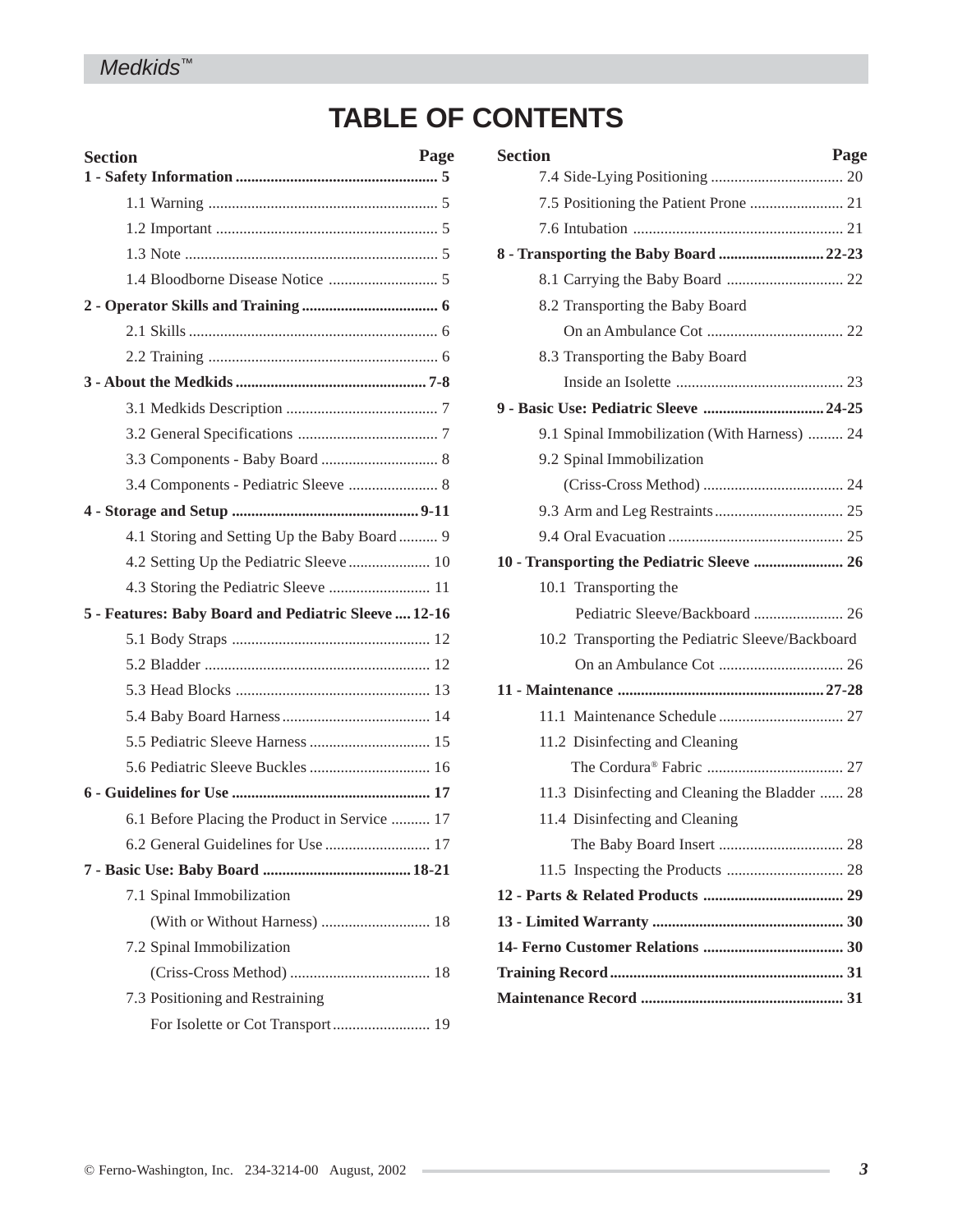# **Illustrations**

| Figure 2 - Head Strap and Harness Storage Configuration |
|---------------------------------------------------------|
|                                                         |
| Figure 3 - Arranging the Pediatric Sleeve               |
|                                                         |
|                                                         |
|                                                         |
|                                                         |
|                                                         |
|                                                         |
|                                                         |
| Figure 10 - Fastening Hook-And-Loop Straps 12           |
|                                                         |
|                                                         |
| Figure 13 - Neck Positioned for Airway                  |
| Management or Intubation  12                            |
| Figure 14 - Head Block Sizes and Features  13           |
|                                                         |
|                                                         |
| Figure 17 - Harness Adjustment Points  14               |
| Figure 18 - Adjusting the Shoulder Strap 14             |
| Figure 19 - Threading the Crotch Strap  14              |
|                                                         |
|                                                         |
|                                                         |
|                                                         |
|                                                         |
|                                                         |
|                                                         |
| Figure 27 - Immobilization Without Harness  18          |
| Figure 28 - Immobilization With Harness  18             |
|                                                         |
|                                                         |
|                                                         |

| Figure 31 - Positioning Using Criss-Cross Method  19     |
|----------------------------------------------------------|
| Figure 32 - Pre-Term Positioning                         |
|                                                          |
| Figure 33 - Side-Lying Positioning:                      |
|                                                          |
| Figure 34 - Side-Lying Positioning:                      |
|                                                          |
| Figure 35 - Side-Lying Positioning:                      |
|                                                          |
| Figure 36 - Side-Lying Positioning:                      |
|                                                          |
|                                                          |
|                                                          |
|                                                          |
| Figure 40 - Attaching the Baby Board                     |
|                                                          |
|                                                          |
| Figure 42 - Patient on Baby Board Inside an Isolette  23 |
|                                                          |
| Figure 43 - Placing the Baby Board (With Patient)        |
|                                                          |
| Figure 44 - Placing the Baby Board (With Patient)        |
|                                                          |
|                                                          |
|                                                          |
|                                                          |
|                                                          |
| Figure 49 - Arm Restraints Used                          |
|                                                          |
| Figure 50 - Log Rolling Patient for Oral Evacuation  25  |
| Figure 51 - Carrying a Patient                           |
|                                                          |
| Figure 52 - Securing the Backboard                       |
|                                                          |
|                                                          |
| Figure 53 - Bladder and Tube Separated From              |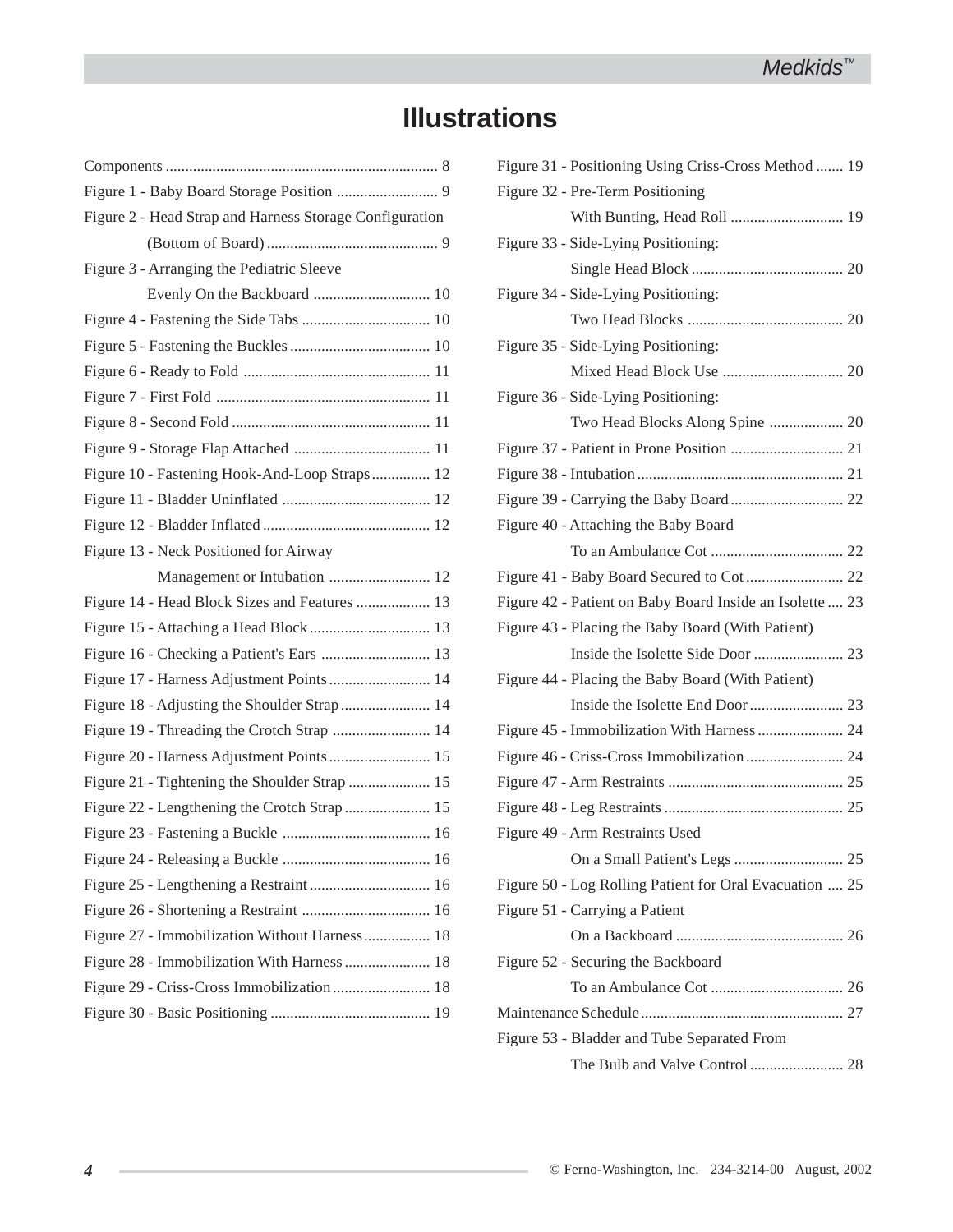# **1 - SAFETY INFORMATION**

## **1.1 Warning**

The following warnings appear in this manual.

# ! **WARNING**

**Untrained operators can cause injury or be injured. Permit only trained personnel to apply the products.**

**Improper use can cause injury. Use the products only for the purpose described in this manual.**

**Improper application of the product can cause injury. Apply the product only as described in this manual.**

**An unattended patient can be injured. Stay with the patient at all times.**

**An unrestrained patient can fall off the product and be injured. Use restraints to secure the patient on the product.**

**Moving a patient's neck when there is a spinal or cervical injury can cause paralysis. Use alternate methods to intubate a patient if a spinal or cervical injury is suspected.**

**Improperly positioning a patient when a spinal injury is indicated can cause paralysis. Follow your local protocols for patient positioning and airway management.**

**Improper maintenance can cause injury. Maintain the product only as described in this manual.**

**Attaching improper items to the product can cause injury. Use only Ferno-approved items on the product.**

## **1.2 Important**

Boxes like the one below emphasize important information.

## **Important**

Position a patient prone (face down) **only** in certain medical circumstances, under medical direction, and only if local medical protocols support this positioning of the patient.

## **1.3 Note**

Boxes like the one below serve as reminders for procedural information.

## **Note**

If you often use the same backboard, leave the pediatric sleeve's side tabs fastened and slide it on or off the backboard. Check the fit each time you attach the pediatric sleeve to the backboard and adjust the side tabs as needed.

## **1.4 Bloodborne Disease Notice**

To reduce the risk of exposure to bloodborne diseases such as HIV-1 and hepatitis when using the products, follow the disinfecting and cleaning instructions in this manual.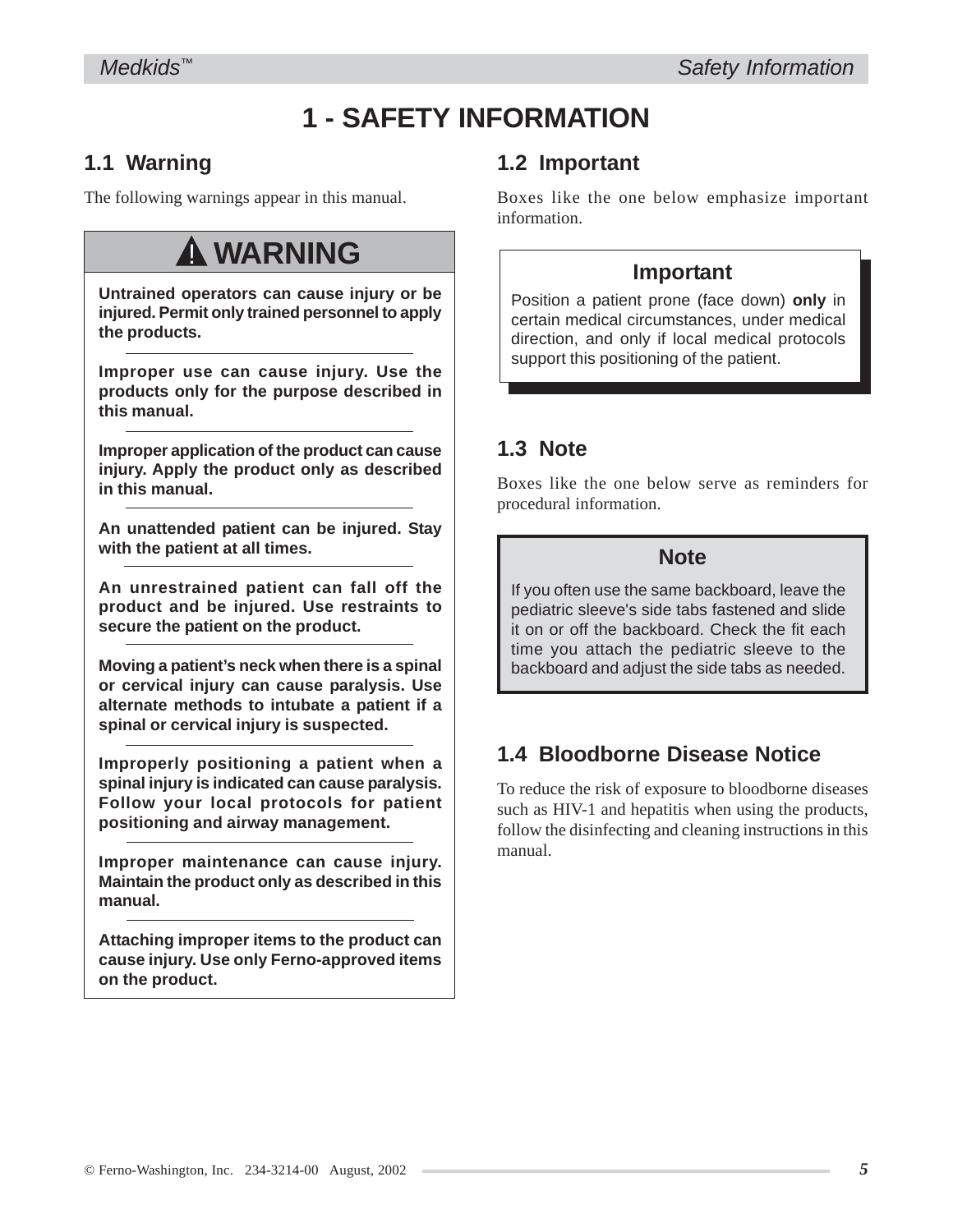## **2 - OPERATOR SKILLS AND TRAINING**

## **2.1 Skills**

Operators using the products need:

- ❑ a working knowledge of emergency patienthandling procedures, particularly as applicable to children and infants.
- $\Box$  the ability to assist the patient.
- ❑ a complete understanding of the procedures described in this manual.

## **2.2 Training**

Trainees need to:

- ❑ follow a training program designed by their training officer.
- ❑ read this manual. For additional free users' manuals, contact Ferno Customer Relations (page 30).
- ❑ practice with the products before using them in regular service.
- ❑ be tested on their understanding of the products.
- ❑ record their training information. A form is provided on page 31.

# ! **WARNING**

**Untrained operators can cause injury or be injured. Permit only trained personnel to apply the products.**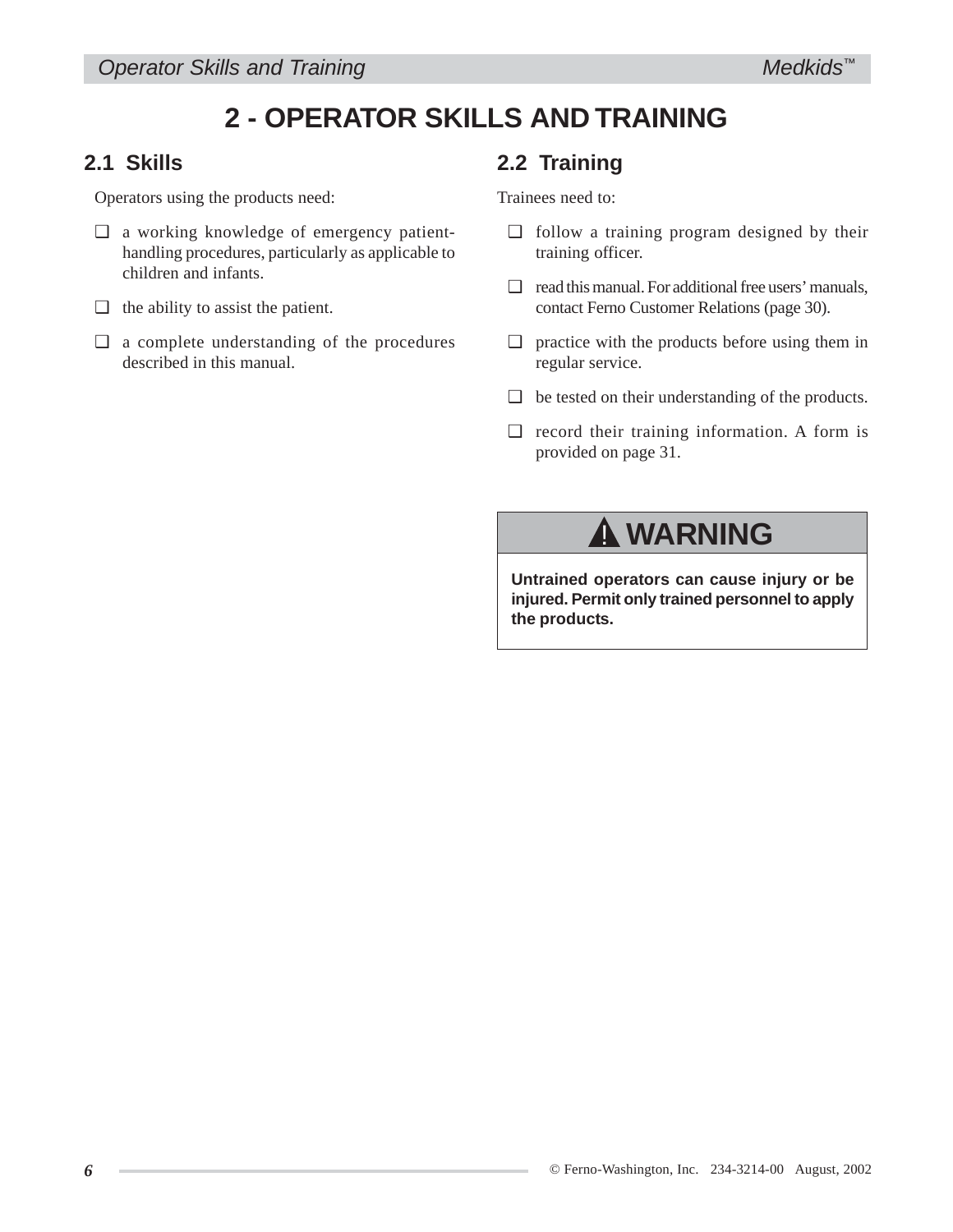# **3 - ABOUT THE MEDKIDS**

## **3.1 Medkids Description**

The Ferno® Medkids™ Model 676 Baby Board and Medkids™ Model 677 Pediatric Sleeve (referred to as baby board and pediatric sleeve in this manual) are patient-handling devices designed for professional use by trained operators.

The **baby board** serves infants 2-15 pounds. It is used to restrain, position, or immobilize an infant during transportation in an isolette or on an ambulance cot.

The **pediatric sleeve** serves children 12-60 pounds. It attaches to any backboard and is used to immobilize the patient during transportation to, and on, an ambulance cot.

Product features are listed below. Some features are common to both products, while others are unique to either the baby board or the pediatric sleeve.

#### **COMMON FEATURES**

- Pneumatic inflation device (bladder). Aids in achieving spinal neutrality and aids in airway management.
- Three-point harness restraining system.
- Three lateral body straps.
- Two head straps.
- X-ray/radio translucent
- Simple care and maintenance
- Easily-replaceable parts

#### **BABY BOARD FEATURES**

- Four head blocks (2 small, 2 medium)
- Can be carried by one person
- Can be placed in an isolette or secured to an ambulance cot.
- Bladder can be inflated for use as an air cushion.

#### **PEDIATRIC SLEEVE FEATURES**

- Two head blocks (large)
- Four arm restraints
- Two leg restraints
- Adjusts to fit any backboard
- Rolls up for easy, compact storage

# ! **WARNING**

**Improper use can cause injury. Use the products only for the purpose described in this manual.**

## **3.2 General Specifications**

#### **BABY BOARD**

| 58 cm x 11 cm x 13 cm |
|-----------------------|
|                       |

#### **PEDIATRIC SLEEVE**

| <b>Storage Dimensions</b> 19.50 in $x \&set$ in $x \&set 50$ in |                       |
|-----------------------------------------------------------------|-----------------------|
|                                                                 | 50 cm x 20 cm x 22 cm |
|                                                                 |                       |
|                                                                 |                       |

\* Weight includes restraints and head blocks

Ferno reserves the right to change specifications without notice. For more information, contact Ferno Customer Relations (page 30) or your Ferno distributor.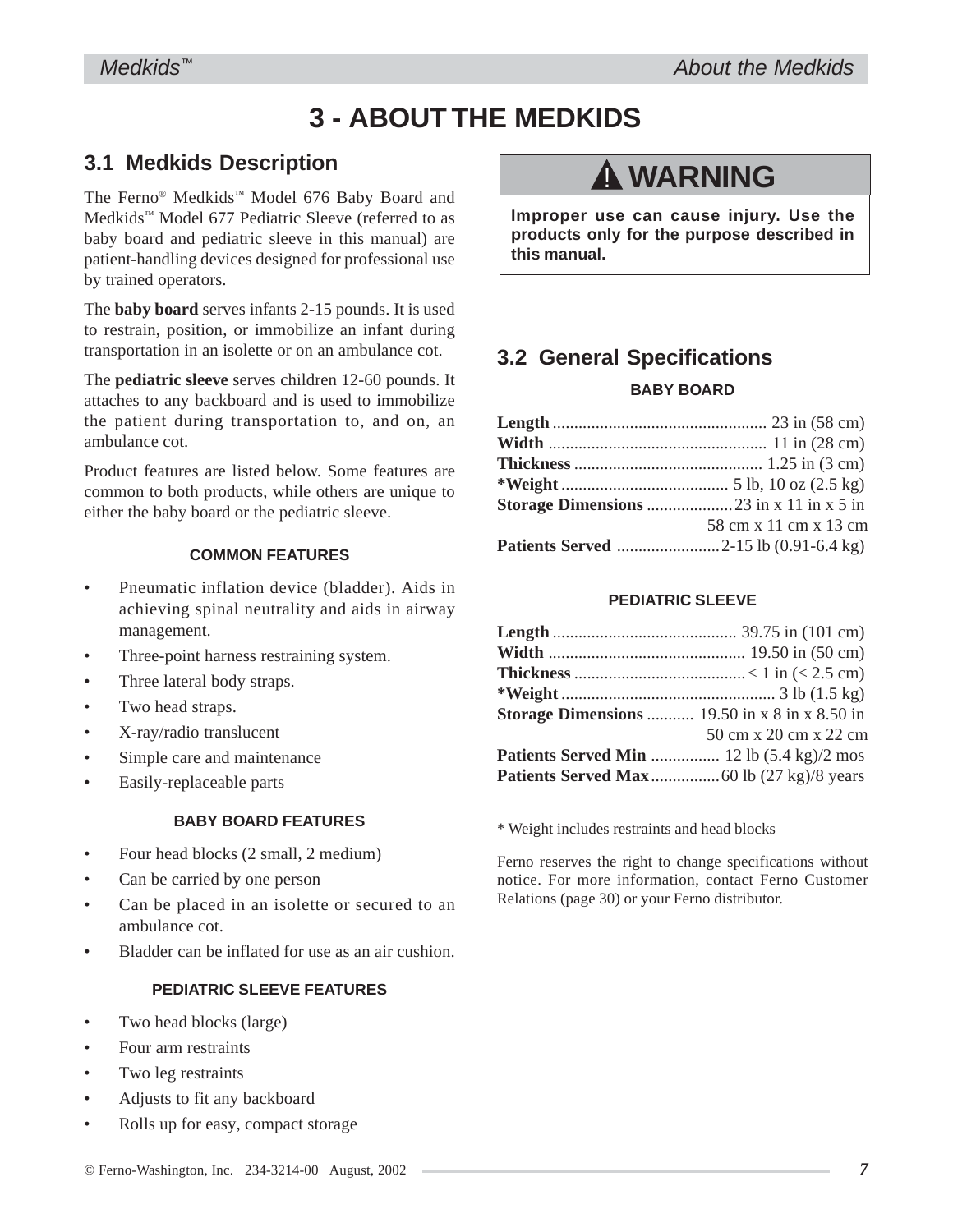## **3.3 Components - Baby Board**



## **3.4 Components - Pediatric Sleeve**

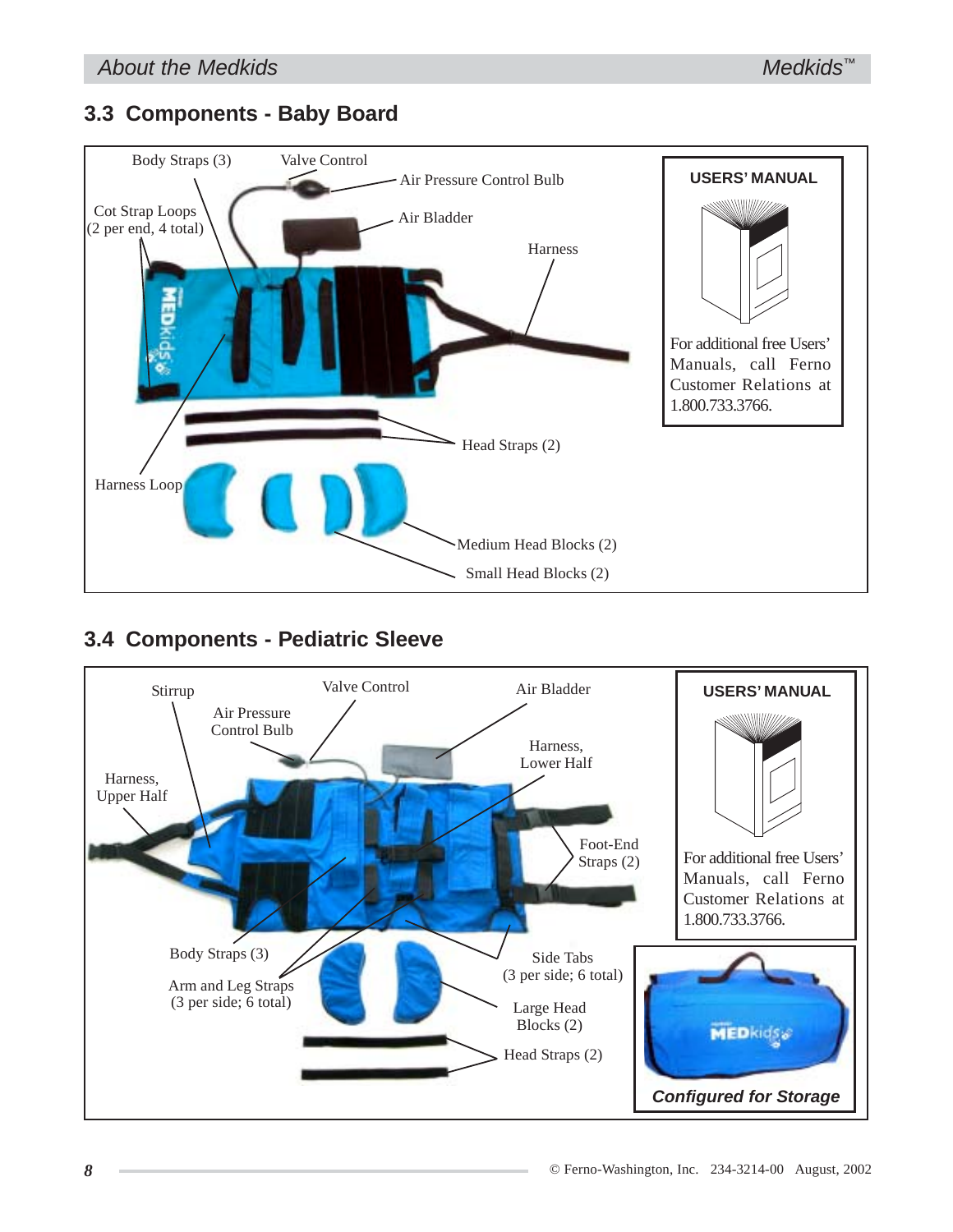# **4 - STORAGE AND SETUP**

### **4.1 Storing and Setting Up the Baby Board**

#### **STORING THE BABY BOARD**

If stored as described below, all parts of the baby board will be easily accessible when needed. The baby board stores flat. To prepare the baby board for storage:

- 1. Place the bladder inside its pocket on the top side of the baby board.
- 2. Fasten the body straps (Figure 1).
- 3. Place the small pair of head blocks between the large pair of head blocks in the center of the head area (Figure 1).
- 4. Store the head straps across the head blocks, as shown in Figure 1, or attach the head straps to the hook-and-loop material on the bottom side of the board as shown in Figure 2.
- 5. Attach the harness strap in its storage position on the bottom side of the baby board (Figure 2).
- 6. Thread the bulb through one or both of the cot restraint loops at the foot end of the baby board (Figure 1).

#### **SETTING UP THE BABY BOARD**

To prepare the baby board for use:

- 1. Unfasten the body straps.
- 2. Remove the air pressure control bulb from the cot restraint loops.
- 3. Remove the harness and head straps from their storage positions.
- 4. Remove the head blocks and select the pair you will use with the patient.



*Figure 1 - Baby Board Storage Position*



*Figure 2 - Head Strap and Harness Storage Configuration (Bottom of Board)*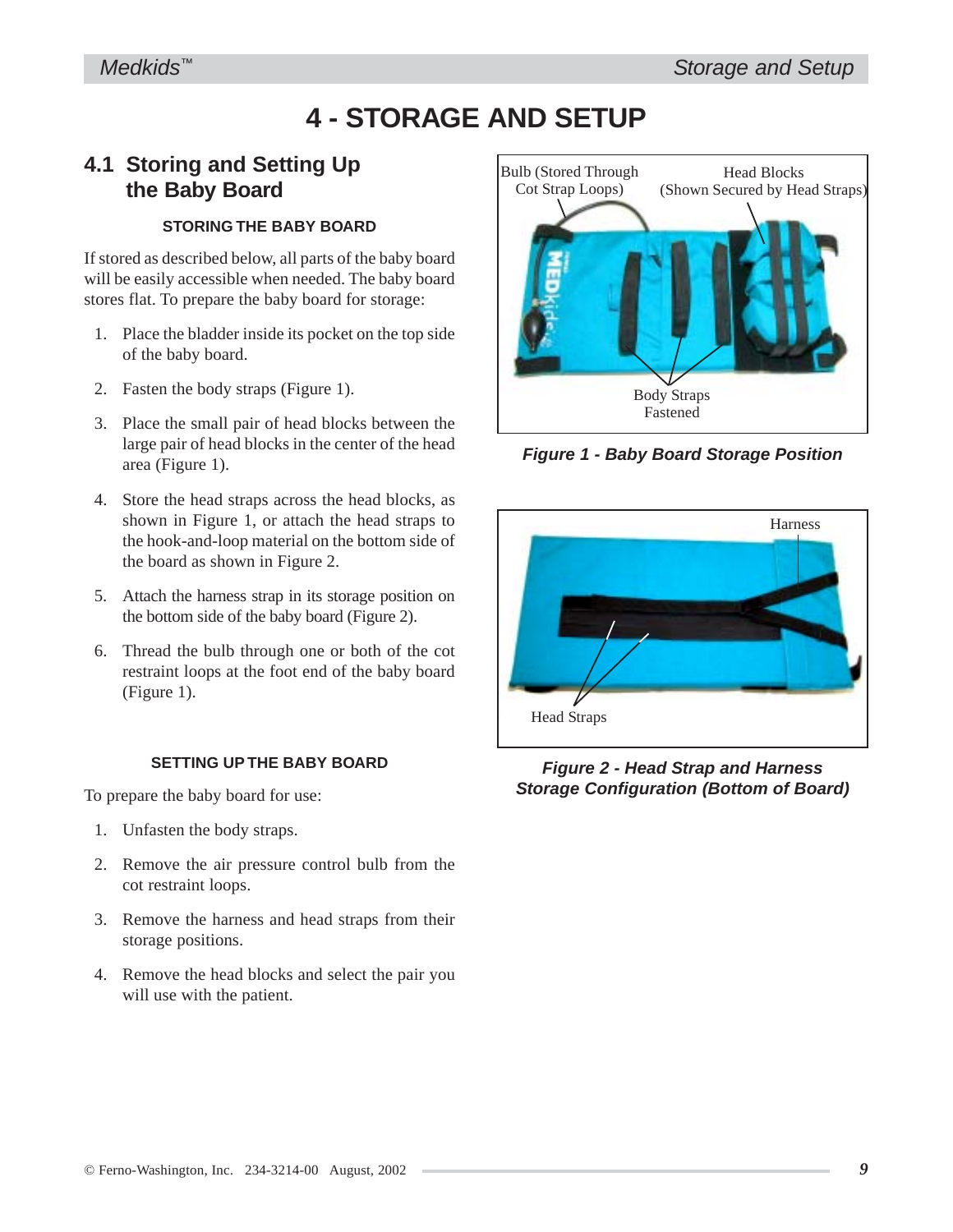## **4.2 Setting Up the Pediatric Sleeve**

To unpack, size, and attach the pediatric sleeve to a backboard:

- 1. Unfasten the storage flap and unroll the pediatric sleeve.
- 2. Unfasten the hook-and-loop tabs on one side of the pediatric sleeve.
- 3. Position the pediatric sleeve at the head end of the backboard. Slide the backboard into the open side of the pediatric sleeve, with the pediatric sleeve's patient surface facing up on the backboard's patient surface.
- 4. Arrange the pediatric sleeve so the stirrup is snug against the head end of the backboard, and position the pediatric sleeve evenly side-to-side on the backboard (Figure 3).
- 5. Wrap the side tabs snugly around the backboard and fasten by pressing the hook-and-loop fastening strips together (Figure 4). If further adjustment is needed, unfasten the side tabs on the opposite side of the pediatric sleeve. Keep the pediatric sleeve centered on the backboard as you fasten all six tabs.
- 6. Thread the foot-end straps through handholds on the backboard and fasten the buckles as shown in Figure 5 (also see *Pediatric Sleeve Buckles,* page 16). Tighten the foot-end straps.
- 7. Fold the pediatric sleeve storage flap over and secure it on the hook-and-loop strip on the back of the product.



*Figure 3 - Arranging the Pediatric Sleeve Evenly on the Backboard*



*Figure 4 - Fastening the Side Tabs*



*Figure 5 - Fastening the Buckles*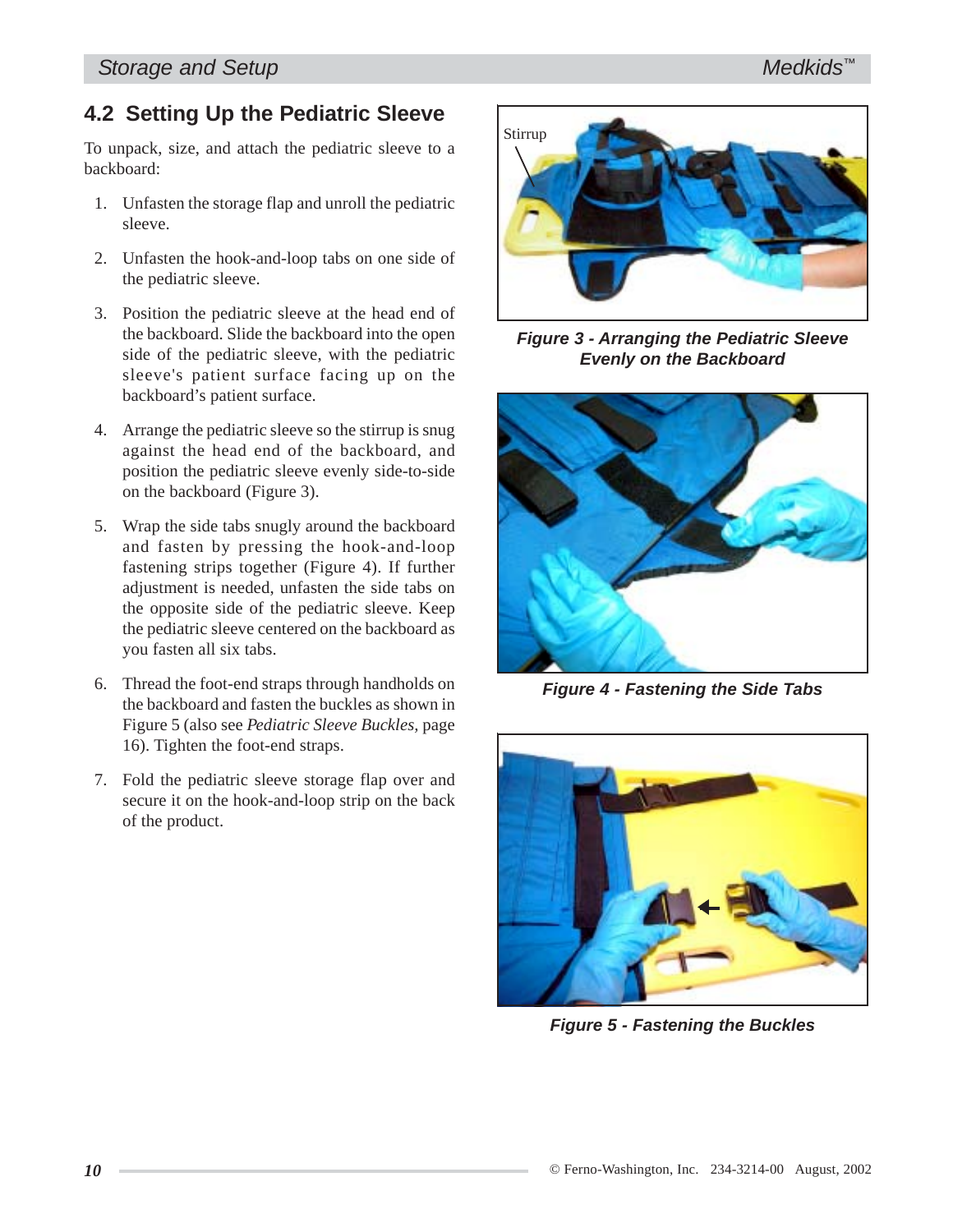## **4.3 Storing the Pediatric Sleeve**

#### **PREPARING FOR STORAGE**

- 1. Deflate the bladder. See *Bladder,* page 12.
- 2. Unfasten the side tabs on one side of the pediatric sleeve and remove the backboard from the pediatric sleeve.
- 3. Fasten the side tabs.
- 4. Store the head blocks and head restraints on the head area of the pediatric sleeve.
- 5. Fasten the three body straps. Lay the harness and the two foot-end straps along the center of the pediatric sleeve (Figure 6).
- 6. Lay the air pressure control bulb along the edge of the bladder pocket (Figure 6).

#### **Note**

If you often use the same backboard, leave the pediatric sleeve's side tabs fastened and slide it on or off the backboard. Check the fit each time you attach the pediatric sleeve to the backboard and adjust the side tabs as needed.

#### **FOLDING THE PEDIATRIC SLEEVE**

The pediatric sleeve folds for storage in its attached storage flap. Fold as follows:

- 1. Beginning at the foot end, roll and fold the pediatric sleeve in thirds (Figures 7-8).
- 2. Wrap the storage flap around the unit and press the hook-and-loop fastening strips together (Figure 9).



*Figure 6 - Ready to Fold*



*Figure 7 - First Fold*



*Figure 8 - Second Fold*



*Figure 9 - Storage Flap Attached*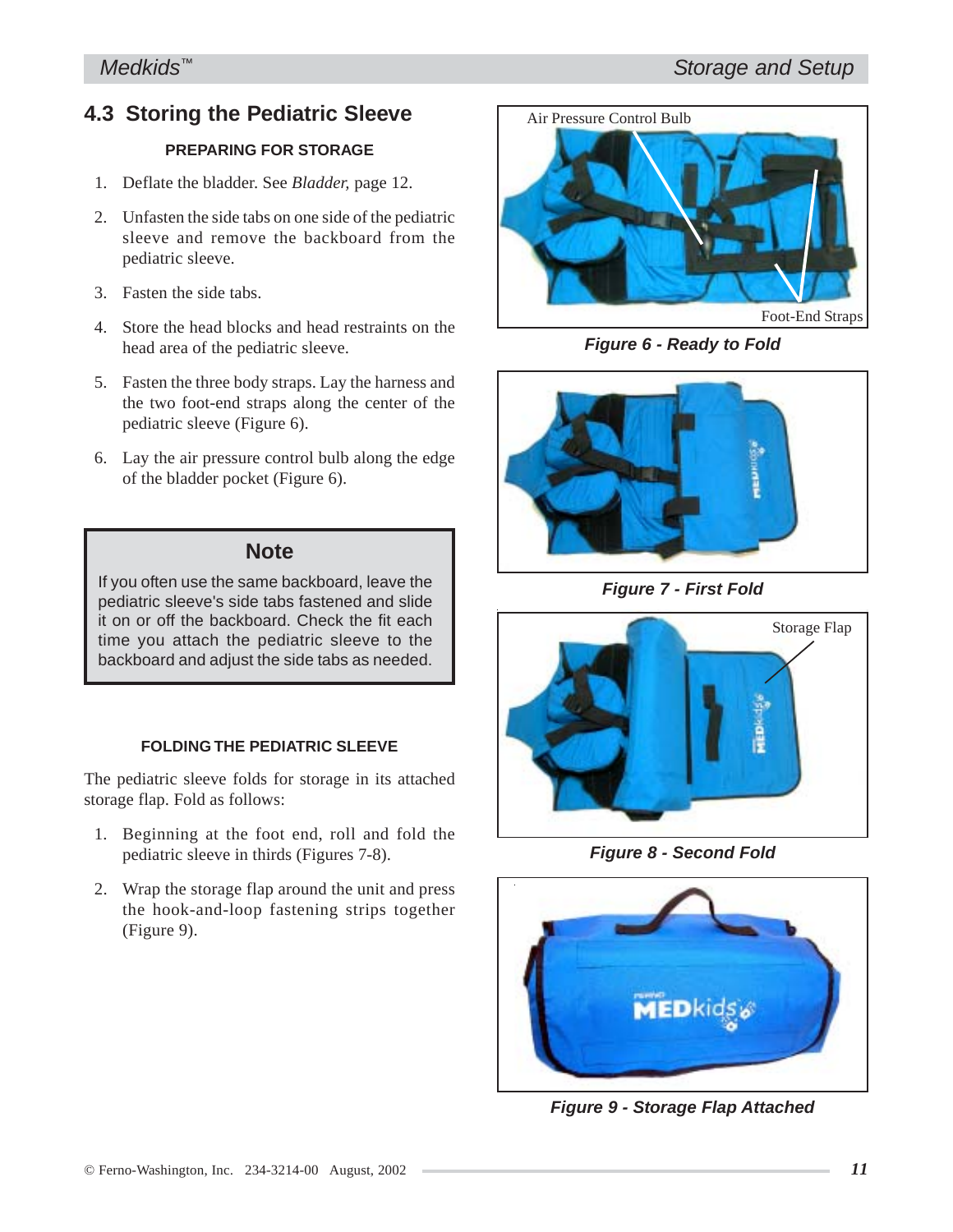# **5 - FEATURES: BABY BOARD & PEDIATRIC SLEEVE**

## **5.1 Body Straps**

Three hook-and-loop body straps are permanently attached to the baby board and pediatric sleeve. The straps are positioned and sized to allow a variety of strapping configurations that accommodate patient size and medical condition.

The body straps are constructed with hook-and-loop fasteners. To fasten the straps, press the surfaces together (Figure 10). To unfasten, pull the straps away from each other.



*Figure 10 - Fastening Hook-And-Loop Straps*

## **5.2 Bladder**

The baby board and pediatric sleeve each contain one pneumatic inflation device (bladder). The bladder can be inflated as needed to provide correct positioning for the patient (Figures 11-12).

When the patient is properly positioned on the product, and when restraints and head blocks are used together with the properly-inflated bladder, the system can provide correct cervical neutrality without the need for towels or foam padding. See the *Spinal Immobilization* sections, page 18 and page 24.

Further inflation allows the user to position the patient's neck for intubation (Figure 13) or to assist with airway management. See *Intubation,* page 21.

To inflate the bladder:

- 1. Turn the metal valve control clockwise to close the valve and allow air to be added to the bladder.
- 2. Repeatedly squeeze the air pressure control bulb to inflate the bladder.

To deflate the bladder:

1. Turn the metal valve control counterclockwise to open the valve and allow air to be released.



*Figure 11 - Bladder Uninflated*



*Figure 12 - Bladder Inflated*



*Figure 13 - Neck Positioned for Airway Management or Intubation*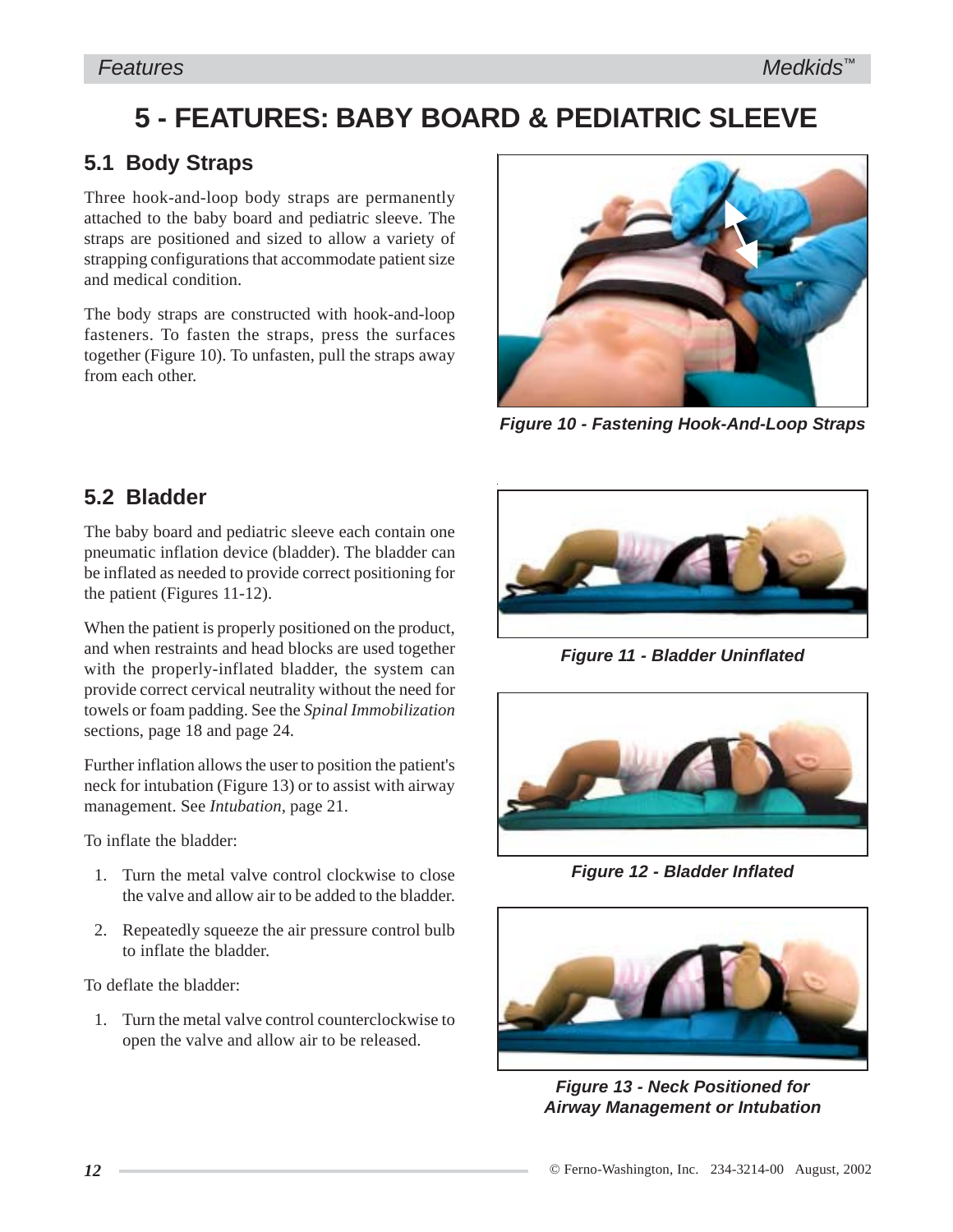#### *Features*

## **5.3 Head Blocks**

Four head blocks (2 medium and 2 small) are included with the baby board. Two head blocks (large) are included with the pediatric sleeve. Additional head blocks are available from Ferno Customer Relations, page 30.

Head blocks are crescent shaped to fit the contours of a patient's head and/or body. Hook-and-loop material on the bottom surface allows head blocks to be fastened to the baby board or pediatric sleeve (Figures 14-15).

Also, hook-and-loop material on the outside face of the head block (the side facing away from the patient), Figure 14, allows the head straps and harness to be secured across the head blocks.

Select the appropriate size head blocks for use, based on the patient's size. Attach the head blocks by pressing the head block hook-and-loop material against the head section of the baby board (Figure 15) or pediatric sleeve.

To access or monitor the patient's ears, compress the head block. Simply press down on the head block to compress it (Figure 16).

On the baby board, head blocks can also be used in various configurations to support a patient in the sidelying position (See *Side-Lying Positions*, page 20).



*Figure 14 - Head Block Sizes and Features*



*Figure 15 - Attaching a Head Block*



*Figure 16 - Checking a Patient's Ears*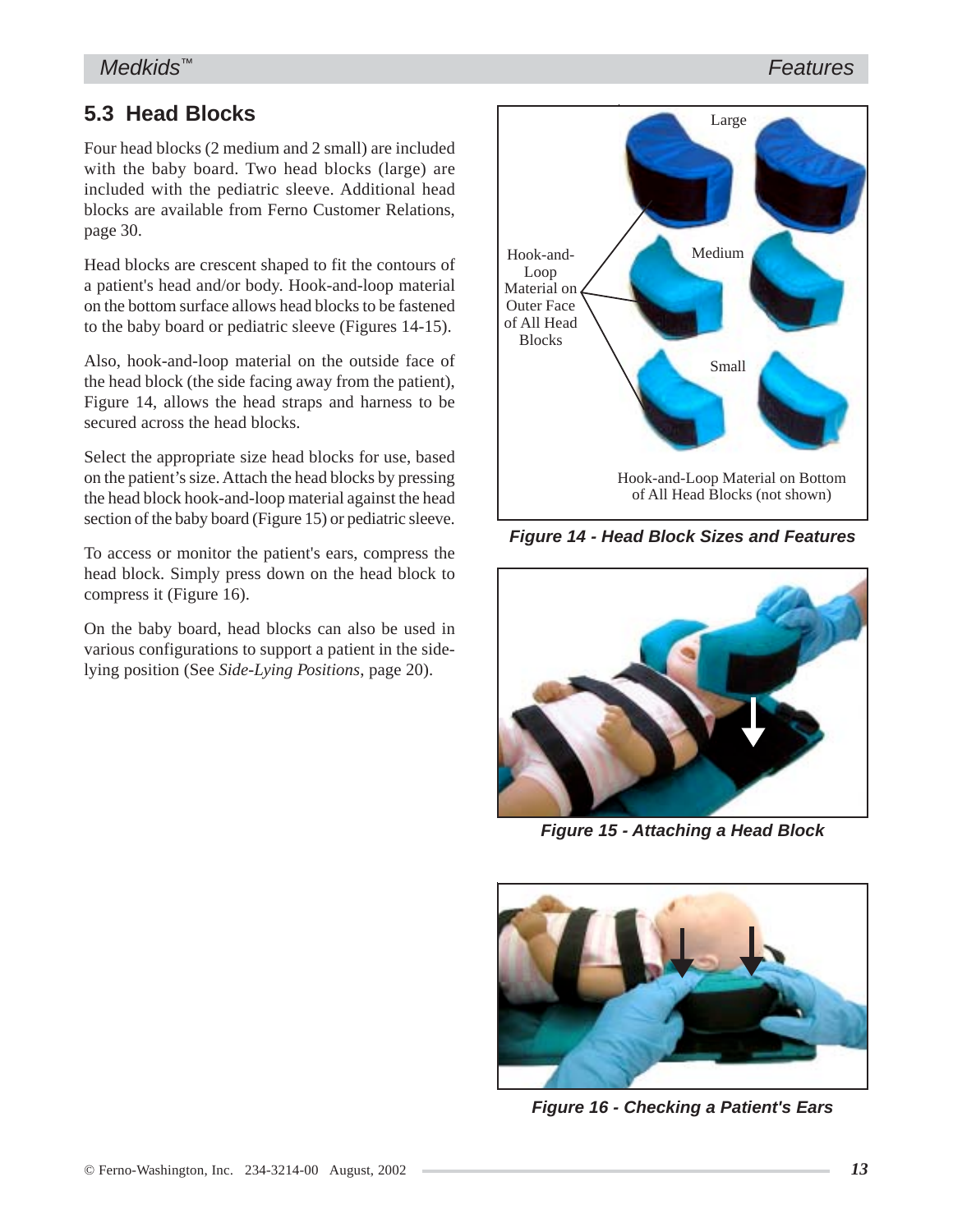#### *Features*

#### *Medkids™*

## **5.4 Baby Board Harness**

The harness helps keep the patient centered on the baby board. Use the harness with the head blocks.

- 1. Position the patient on the baby board.
- 2. Position and attach the head blocks, head straps, and the body straps.
- 3. Lay the harness over the patient. Arrange the harness straps across the head blocks. This will allow the tension of the harness to provide additional stability to the immobilization when the harness is secured (Figure 17).
- 4. If needed, adjust the harness size as follows:

• If the harness is too small: unfasten the hookand-loop fastener at the patient's right shoulder (Figures 17-18). Pull some of the strap backward through the adjustment loop. Then, press the hook-and-loop material together.

• If the harness is too large: unfasten the hookand-loop fastener at the patient's right shoulder (Figures 17-18), grasp the loose end of the strap, and pull the strap to bring more material through the adjustment loop.

5. Thread the crotch strap through the loop and press the hook-and-loop material together (Figure 19).

#### **Note**

Passing the harness straps over the head blocks allows you to refine the immobilization by using the harness to:

- pull the blocks closer to the head
- provide gentle downward tension on the shoulders



*Figure 17 - Harness Adjustment Points*



*Figure 18 - Adjusting the Shoulder Strap*



*Figure 19 - Threading the Crotch Strap*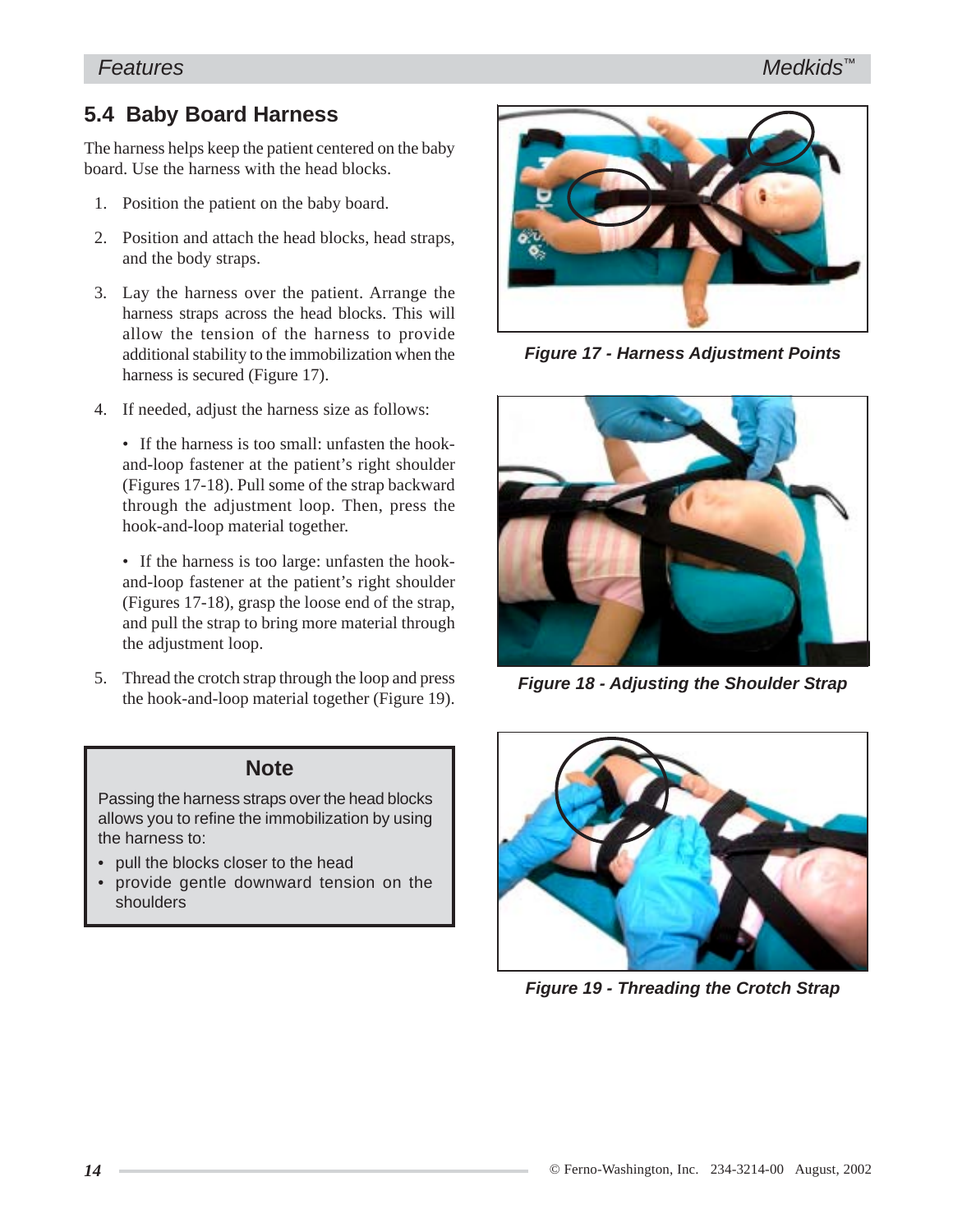*Medkids™*

4. If needed, adjust the harness size as follows:

• If the harness is too small: feed some of the excess strap backward through the plastic adjuster at the patient's left shoulder (Figure 20). Secondly, grasp the slide section of the crotch strap and pull the slide away from the pediatric sleeve (Figure 22).

• If the harness is too large, grasp the loose end of the shoulder strap (Figure 21) and feed some of the excess strap through the plastic adjuster. Pull the loose end of the strap to bring more material through the plastic adjuster. Secondly, pull the free end of the crotch strap to bring more material through the slide.

5. Buckle the crotch strap.

#### **Note**

Passing the harness straps over the head blocks allows you to refine the immobilization by using the harness to:

- pull the blocks closer to the head
- provide gentle downward tension on the shoulders

## **5.5 Pediatric Sleeve Harness**

The harness helps keep the patient centered on the pediatric sleeve. Use the harness with the head blocks.

- 1. Position the patient on the pediatric sleeve.
- 2. Attach the head blocks, head straps, and the body straps.
- 3. Lay the harness over the patient. Arrange the harness straps across the head blocks. This will allow the tension of the harness to provide additional stability to the immobilization when the harness is secured (Figure 20).
- 

Slide

*Figure 22 - Lengthening the Crotch Strap*







*Figure 21 - Tightening the Shoulder Strap*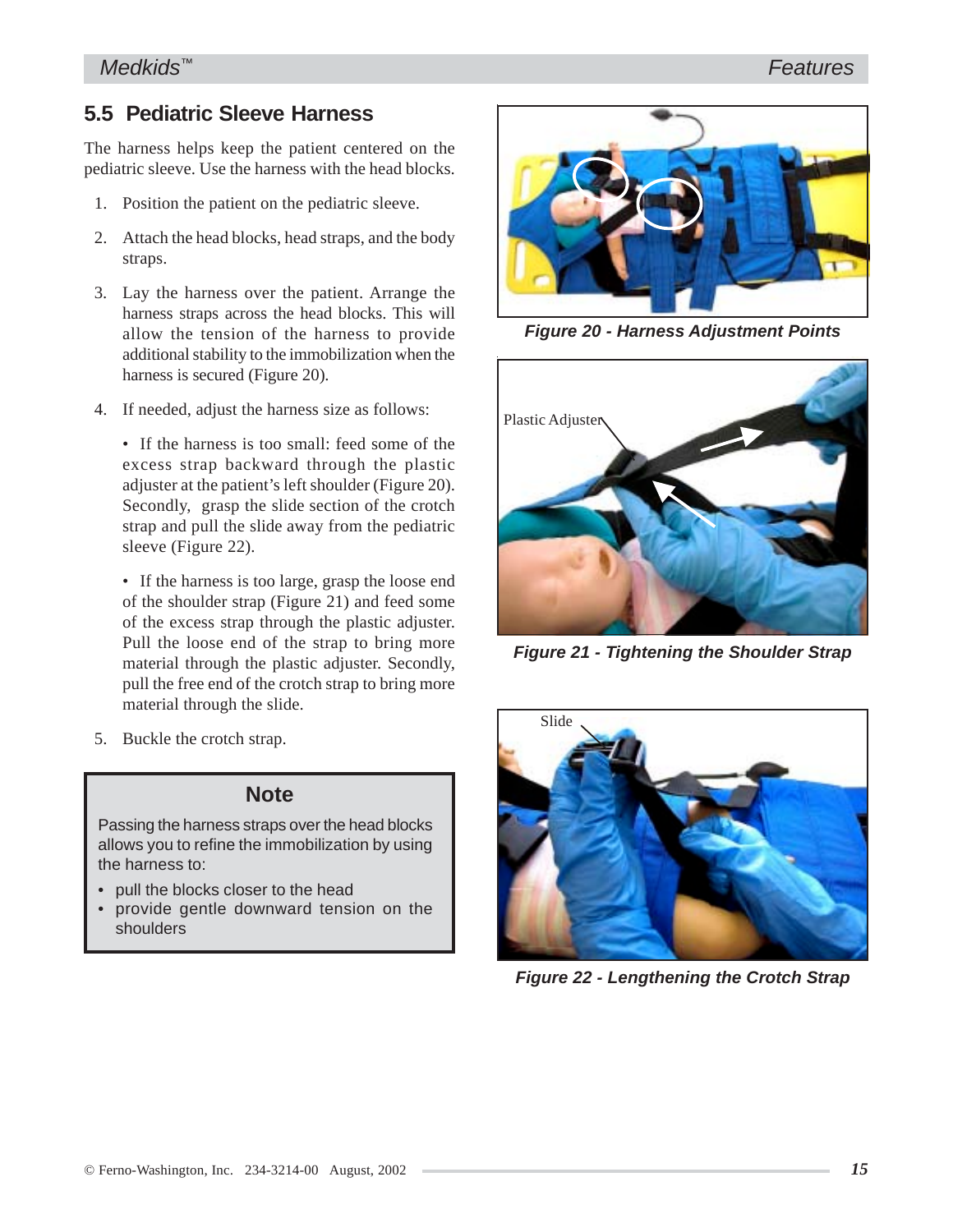## **5.6 Pediatric Sleeve Buckles**

The plastic buckles used on the pediatric sleeve are snap-lock and quick-release.

#### **FASTENING/UNFASTENING BUCKLES**

To fasten a buckle, push the slide into the receiver until it locks into place (Figure 23). A distinctive "click" signals that the slide is properly seated in the receiver.

To release a buckle, press the slide tabs to release the slide (Figure 24), then pull the slide out of the receiver.

#### **ADJUSTING RESTRAINT LENGTH**

To lengthen the restraint, first unfasten it. Then, grasp the slide and turn it perpendicular to the webbing. Pull the slide outward, away from the restraint anchorage, until the restraint is the desired length (Figure 25).

To shorten the restraint, grasp the loose end and pull the webbing through the slide assembly until the restraint is the desired length (Figure 26).





*Figure 25 - Lengthening a Restraint Figure 23 - Fastening a Buckle*



*Figure 24 - Releasing a Buckle*



*Figure 26 - Shortening a Restraint*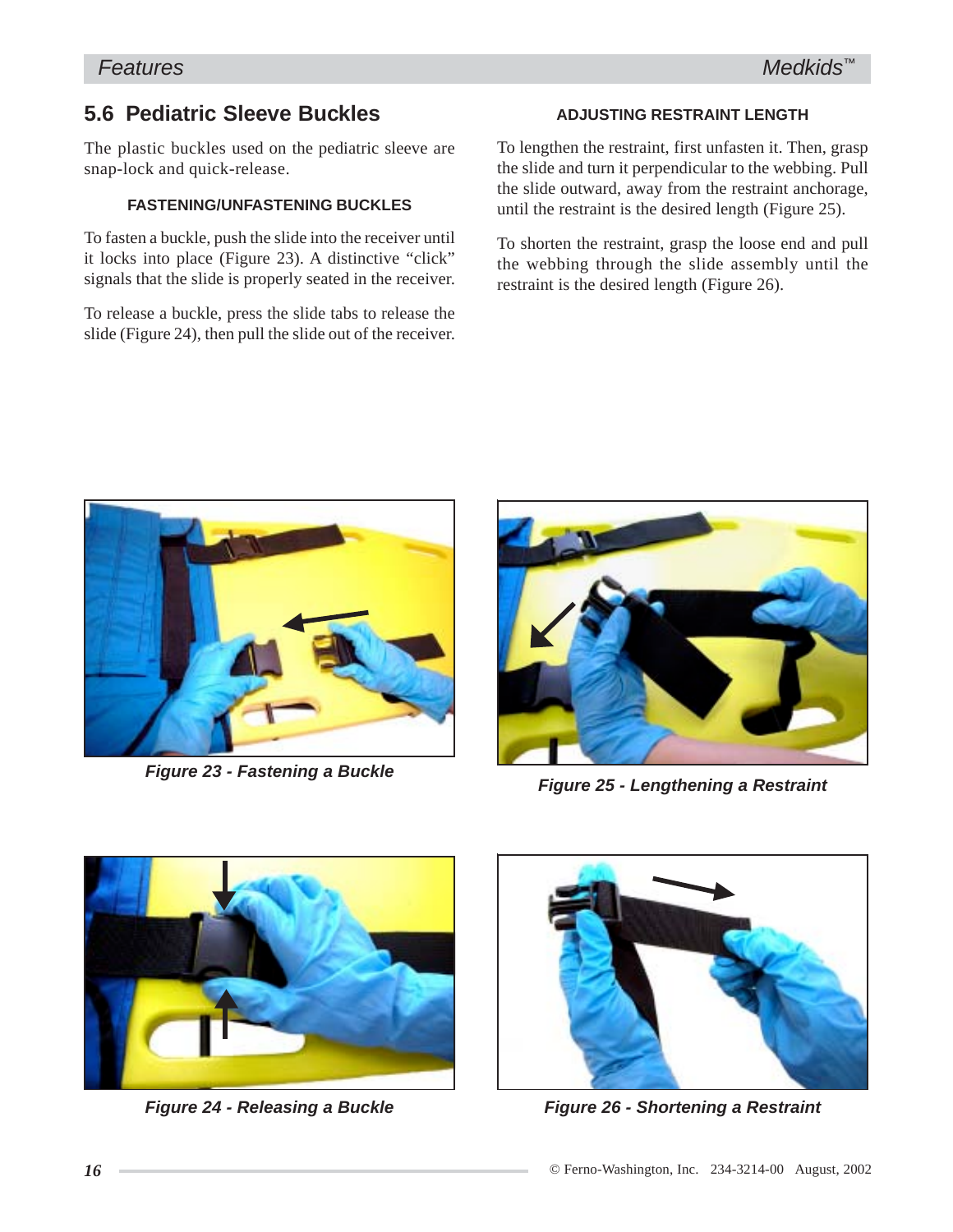# **6 - GUIDELINES FOR USE**

## **6.1 Before Placing the Product in Service**

- q Personnel who will work with the product need to read this manual.
- q Set up the product, following the instructions in *Setup and Storage*, pages 9-11.
- q Confirm that the product operates properly. Follow the instructions in *Inspecting*, page 28.
- q Treat the Cordura™ fabric with a nylon-safe fabric protector before first use and after each washing. This will improve its water-repellant properties and help prevent stains from setting.

## **6.2 General Guidelines for Use**

• This manual illustrates use of the products in an ideal setting. Other, and sometimes unusual, circumstances occur in the field and the products can be adapted to many of them.

It is the responsibility of qualified medical personnel to assess the patient's condition and determine the proper equipment and procedures to use.

- Follow your medical director's guidelines and your local protocols when using the products.
- Follow standard emergency patient-handling procedures when using the products.
- Stay with the patient at all times.
- Always use as many of the body straps as possible to restrain the patient.
- After securing the patient on the product, secure the product on the ambulance cot before transport. Use the cot's restraints to secure the product on the cot. Secure the baby board to a cot as shown on page 22. Secure the pediatric sleeve to a cot as shown on page 26.
- Using the baby board requires one operator. A second operator may be needed as the patient's condition warrants.
- Using the pediatric sleeve requires a minimum of two operators.

# ! **WARNING**

**Improper application of the product can cause injury. Apply the product only as described in this manual.**

# ! **WARNING**

**An unattended patient can be injured. Stay with the patient at all times.**

# ! **WARNING**

**An unrestrained patient can fall off the product and be injured. Use restraints to secure the patient on the product.**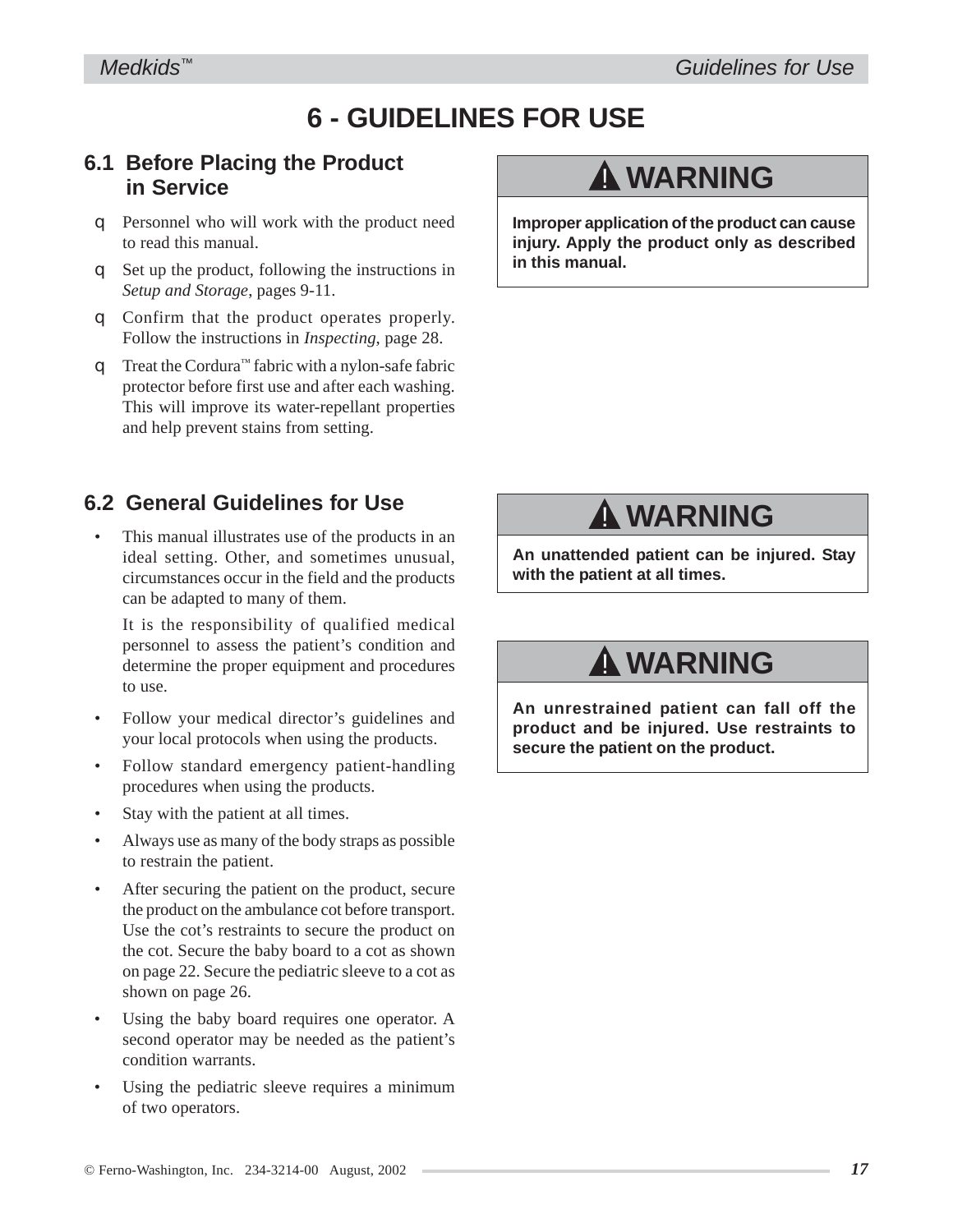# **7 - BASIC USE: BABY BOARD**

#### **Note**

If the patient is too small for a cervical collar, follow your local protocols for cervical stabilization.

## **7.1 Spinal Immobilization (With or Without Harness)**

Two trained medical service people are required to immobilize the patient's spine.

- 1. Before moving the patient onto the baby board, establish and maintain manual immobilization of the patient's spine according to your local protocols.
- 2. Maintain the patient's head and neck in the neutral position as you place a properly-sized cervical collar on the patient (if patient's size allows the use of a cervical collar).
- 3. Move the patient onto the baby board according to your local protocols.
- 4. Inflate the bladder as needed.
- 5. Place the appropriate-sized head blocks on either side of the patient's head.
- 6. Secure the two head straps across the head blocks and the patient's forehead and chin.
- 7. Secure the three body straps across the patient (Figure 27).
- 8. If using the harness, adjust its size as needed and secure the harness (Figure 28).

## **7.2 Spinal Immobilization (Criss-Cross Method)**

As an alternate way to immobilize the patient:

- 1. Follow Steps 1-6 above.
- 2. Cross the top and bottom restraints in the shape of an X (Figure 29). As an option, attach the third body strap across the body (not shown).
- 3. Adjust the harness and secure it.



*Figure 27 - Immobilization Without Harness*

#### **Note**

Figures 27 and 28 show alternate methods of restraint with respect to the patient's arms. Attach restraints across the patient's arms as needed or medically appropriate.



*Figure 28 - Immobilization With Harness*



*Figure 29 - Criss-Cross Immobilization*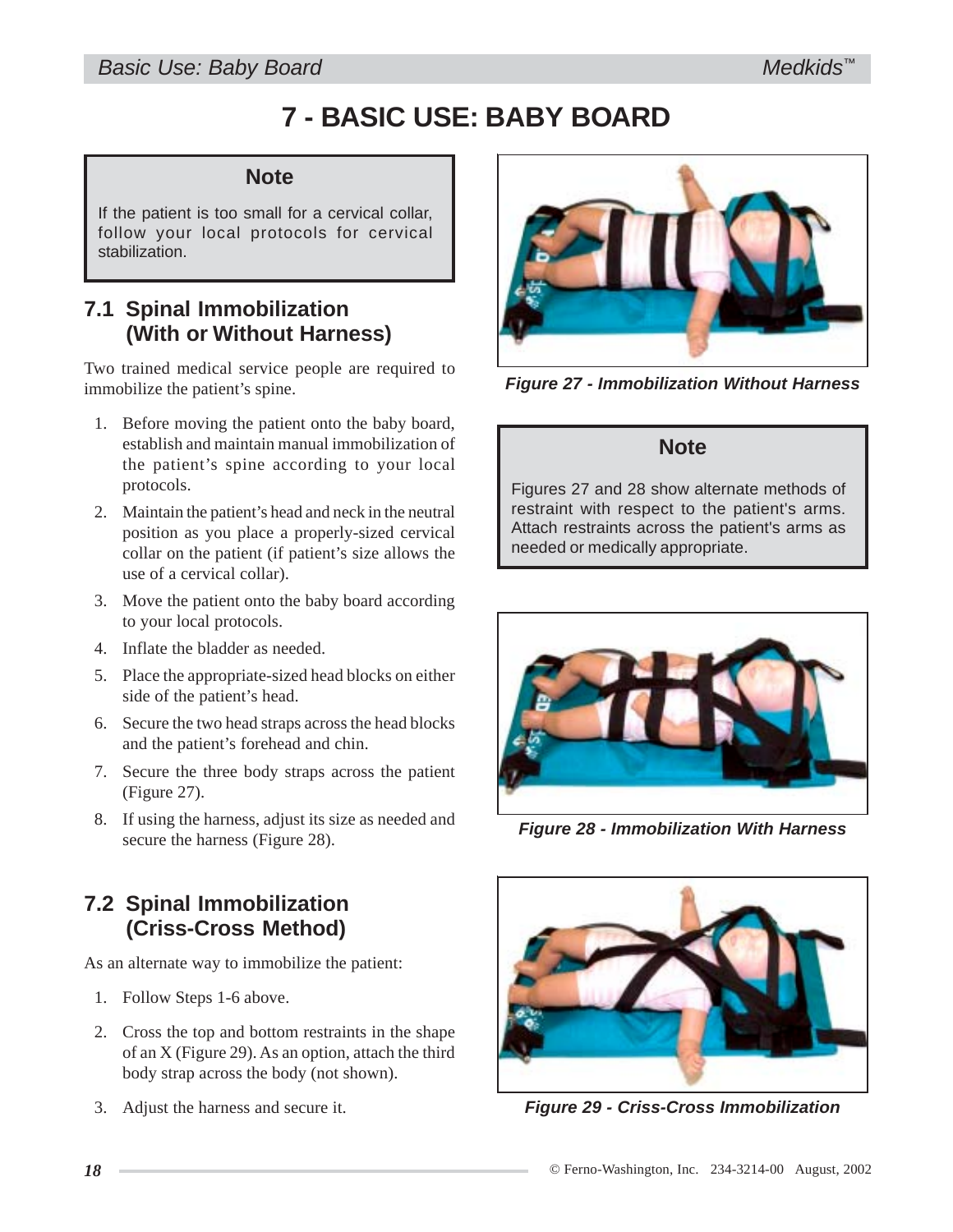## **7.3 Positioning and Restraining for Isolette or Cot Transport**

Figures 30-32 show patient positioning and restraining. These restraint configurations can be used when the baby board is used with an isolette or on an ambulance cot.

- 1. Attach as many body straps as possible across the patient, using either the straight (Figure 30) or criss-cross (Figure 31) method.
- 2. Use the appropriate size head blocks, placing one on either side of the patient's head.
- 3. Use one head restraint to help hold the head blocks (and bunting, if used) in place as needed.
- 4. The harness is not used.

Use baby bunting, a head roll or towel between the patient and the baby board to fill space as needed when restraining a very small patient (Figure 32).



*Figure 30 - Basic Positioning*



*Figure 31 - Positioning Using Criss-Cross Method*



*Figure 32 - Pre-Term Positioning With Bunting, Head Roll*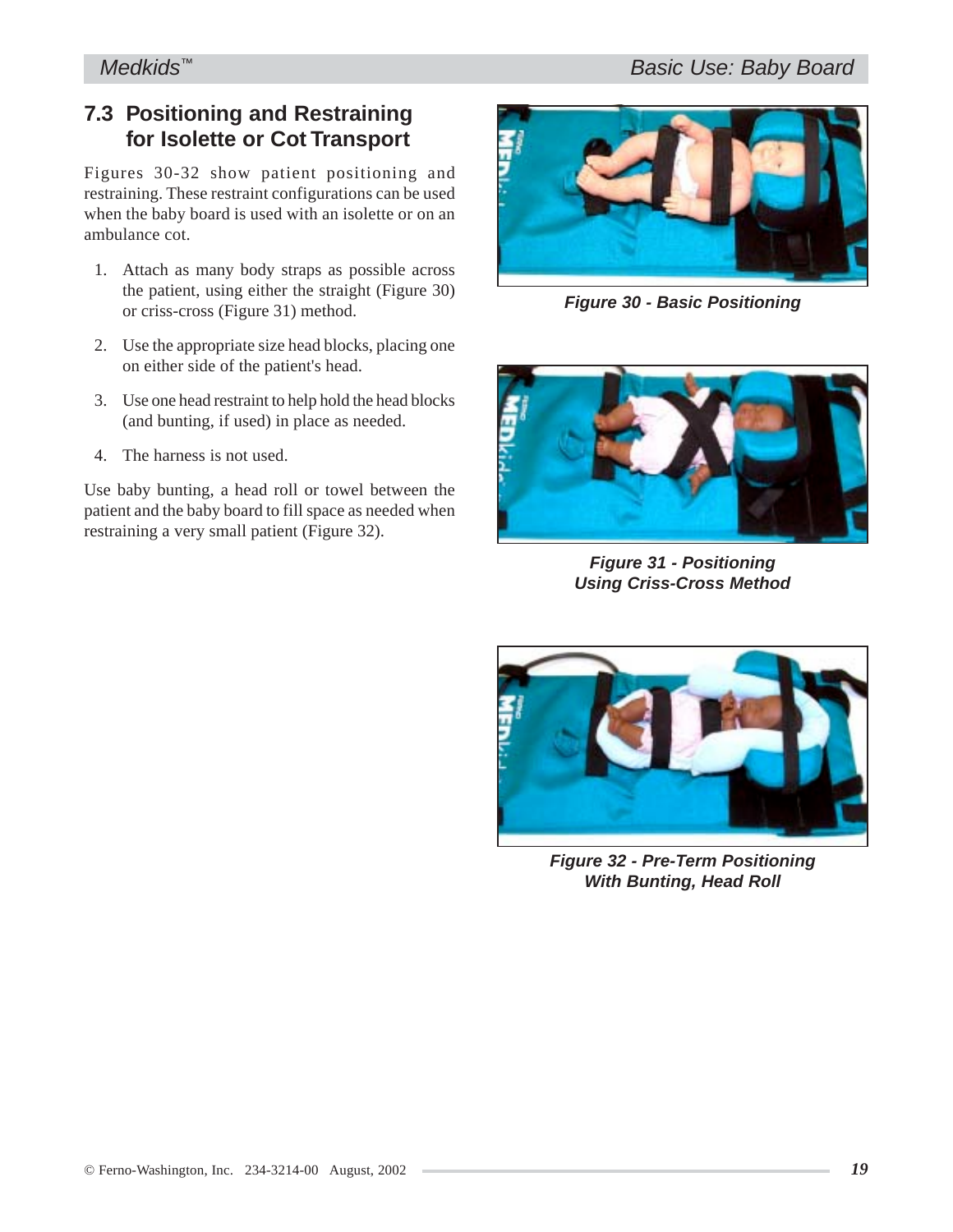*Basic Use: Baby Board*

## **7.4 Side-Lying Positioning**

The baby board allows a patient to be positioned on his or her side for transport. This positioning may be preferable for patients with certain medical conditions, including: spinal defects, oral or facial defects, abdominal wall defects or respiratory problems.

Head blocks can be used to help position the patient or to take up space so the restraints can be used with a very small patient. Depending on patient size, one or two head blocks may be needed.

Consult your medical director and follow your local protocols for placing a patient in a side-lying position.

- 1. Position the patient on the baby board.
- 2. As the patient's size and condition require, place one or two head blocks behind the patient's head, spine, and/or buttocks.
- 3. Attach the body straps (using the straight or crisscross configurations).

Some options for head block placement are shown below. Some options include using:

- one head block along the spine (Figure 33);
- two head blocks along the spine (Figure 34);
- different sizes of head blocks (Figure 35-36);



*Figure 33 - Side-Lying Positioning: Single Head Block*



*Figure 35 - Side-Lying Positioning: Mixed Size Head Block Use*



*Figure 34 - Side-Lying Positioning: Two Head Blocks*



*Figure 36 - Side-Lying Positioning: Two Head Blocks Along Spine*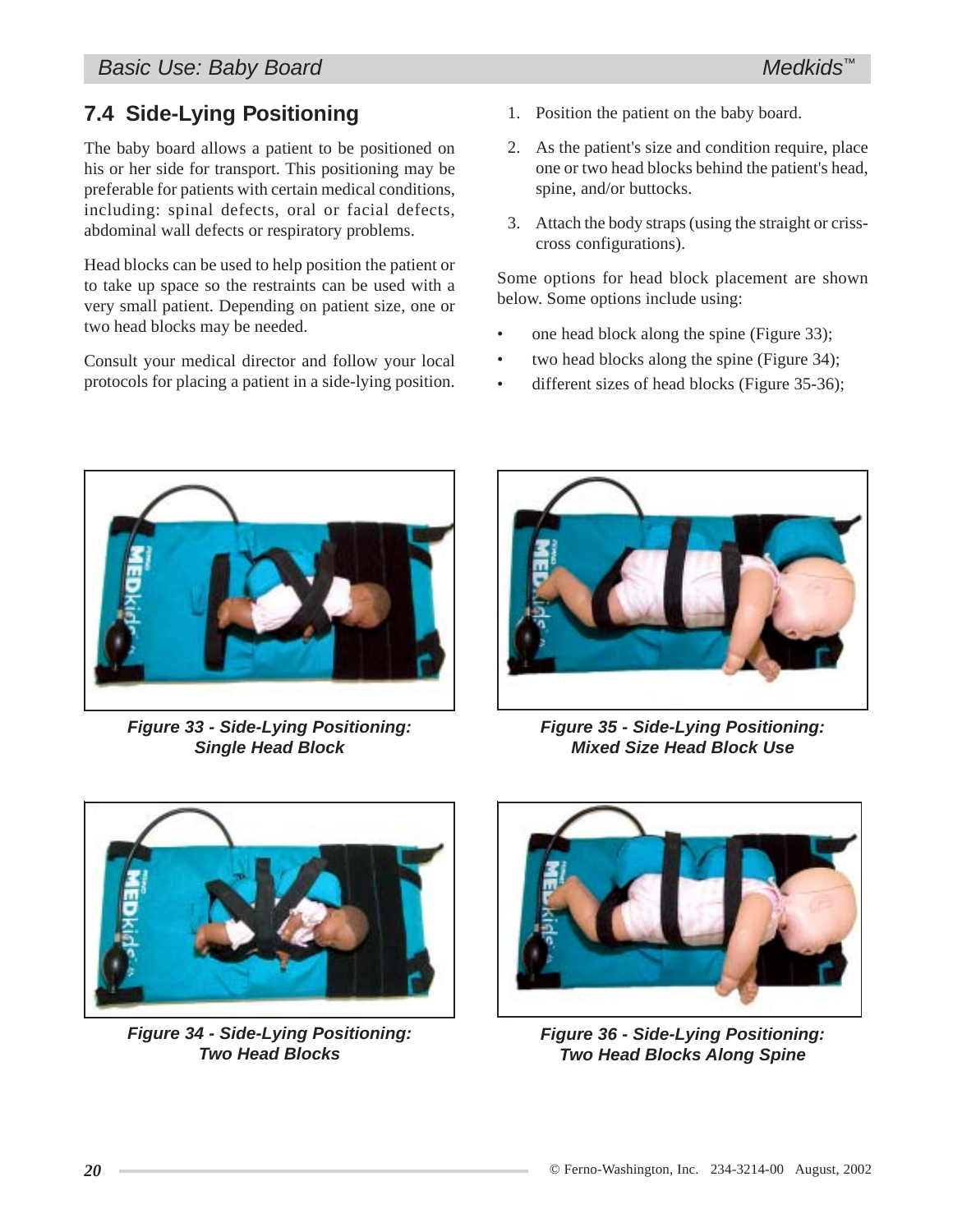## **7.5 Positioning the Patient Prone**

A patient can be positioned prone (face down) when in respiratory distress or in other circumstances, when your medical protocols allow and your medical director determines the patient requires prone positioning.

Restrain the patient with the body straps, using all three straps if possible (Figure 37). The harness is not used in this configuration.

#### **Important**

Position a patient prone (face down) **only** in certain medical circumstances, under medical direction, and only if local medical protocols support this positioning of the patient.



*Figure 37 - Patient in Prone Position*

## **7.6 Airway Management**

If a patient's condition allows, the baby board bladder can be inflated to allow the patient's head and neck to be positioned past neutral alignment. This position may be useful for aligning the patient's airway for intubation (Figure 38).

**If there are indications of spinal injury, do not use the bladder in this way.** Consult your medical director to determine if this positioning is proper for the patient. Improperly positioning a patient when a spinal injury is indicated can cause paralysis. Follow your local protocols for alternate airway management methods when a cervical or spinal injury is indicated.

# ! **WARNING**

**Improperly positioning a patient when a spinal injury is indicated can cause paralysis. Follow your local protocols for patient positioning and airway management.**



*Figure 38 - Intubation*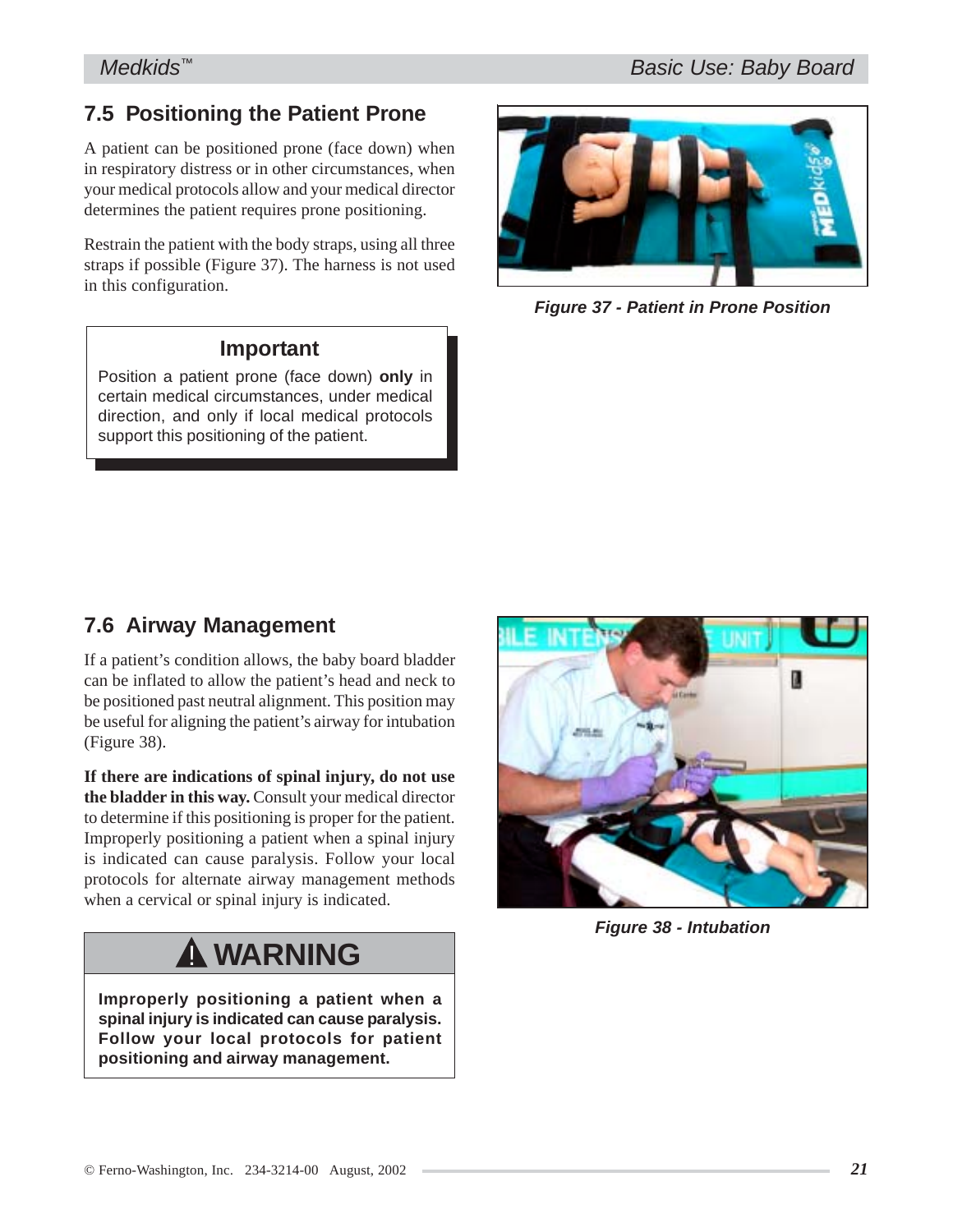# **8 - TRANSPORTING THE BABY BOARD**

## **8.1 Carrying the Baby Board**

The baby board can be carried by one person. Cradle the baby board in both arms as you transport the patient (Figure 39).



*Figure 39 - Carrying the Baby Board*

## **8.2 Transporting the Baby Board On an Ambulance Cot**

The baby board is designed to attach easily to a standard ambulance cot. A pair of loops at each end of the baby board allows the use of standard cot restraints to secure the baby board to the cot.

To secure the baby board to an ambulance cot:

- 1. Position the baby board on the cot.
- 2. Thread two cot restraints through the baby board's loops (Figure 40).
- 3. Fasten the restraints and tighten as needed.
- 4. As desired, or as needed due to patient condition, raise the backrest (Figure 41).



*Figure 40 - Attaching the Baby Board to an Ambulance Cot*



*Figure 41 - Baby Board Secured to Cot*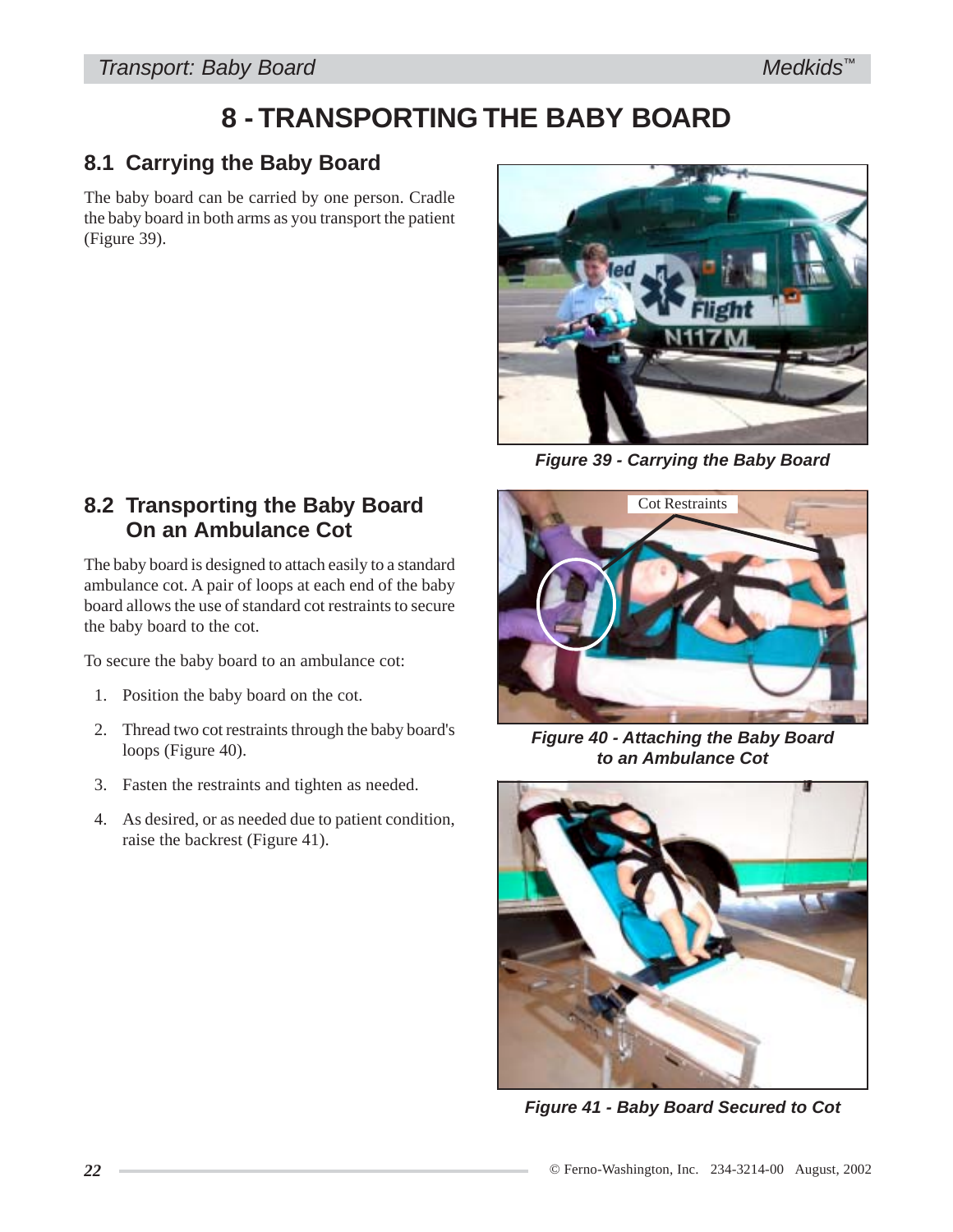## **8.3 Transporting the Baby Board Inside an Isolette**

The baby board is sized to fit inside the carrying tray of an Air-Shields™ or Airborne™ isolette (Figure 42).

Follow the instructions in the isolette users' manual to open and close isolette doors.

Some isolette units have a door on only the side (Figure 43), while others also have a door on one end (Figure 44). The baby board is designed to fit through either door.

In some cases, you may need to remove the two rubber stoppers on the isolette door in order for the baby board to pass through the isolette door. Replace the rubber stoppers after the baby board is inside the isolette.

Restraining straps to help secure the baby board to the isolette are available separately. Contact Ferno Customer Relations to order straps (see *Parts and Related Products,* page 29).



*Figure 42 - Patient on Baby Board Inside an Isolette*



*Figure 43 - Placing the Baby Board (With Patient) Inside the Isolette Side Door*



*Figure 44 - Placing the Baby Board (With Patient) Inside the Isolette End Door*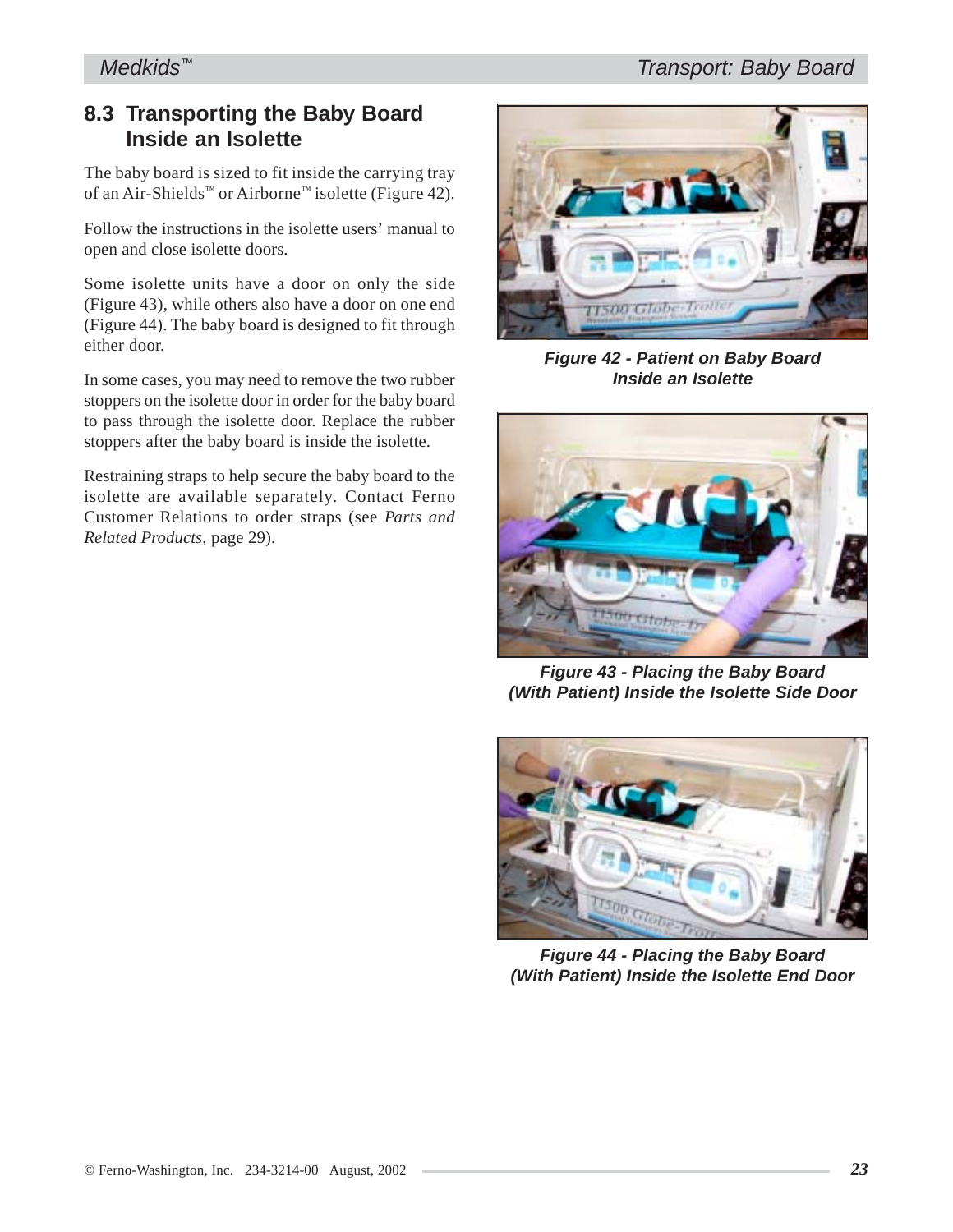# **9 - BASIC USE: PEDIATRIC SLEEVE**

### **9.1 Spinal Immobilization (With Harness)**

Two trained medical service people are required to immobilize the patient's spine.

- 1. Before moving the patient onto the pediatric sleeve and backboard, establish and maintain manual immobilization of the patient's spine according to your local protocols.
- 2. Maintain the patient's head and neck in the neutral position as you place a properly-sized cervical collar on the patient (if patient's size allows the use of a cervical collar).
- 3. Move the patient onto the pediatric sleeve/ backboard according to your local protocols.
- 4. Inflate the bladder as needed.
- 5. Place the appropriate-sized head blocks on either side of the patient's head.
- 6. Secure the two head straps across the head blocks and the patient's forehead and chin.
- 7. Secure the three body straps across the patient (Figure 45).
- 8. Adjust the harness size as needed and secure the harness (Figure 45).

## **Note**

If the patient is too small for a cervical collar, follow your local protocols for cervical stabilization.



*Figure 45 - Immobilization With Harness*

## **9.2 Spinal Immobilization (Criss-Cross Method)**

As an alternate way to immobilize the patient:

- 1. Follow Steps 1-6 above.
- 2. Cross the top and bottom restraints in the shape of an X. As an option, attach the third body strap across the body (Figure 46).
- 3. Adjust the harness and secure it.



*Figure 46 - Criss-Cross Immobilization*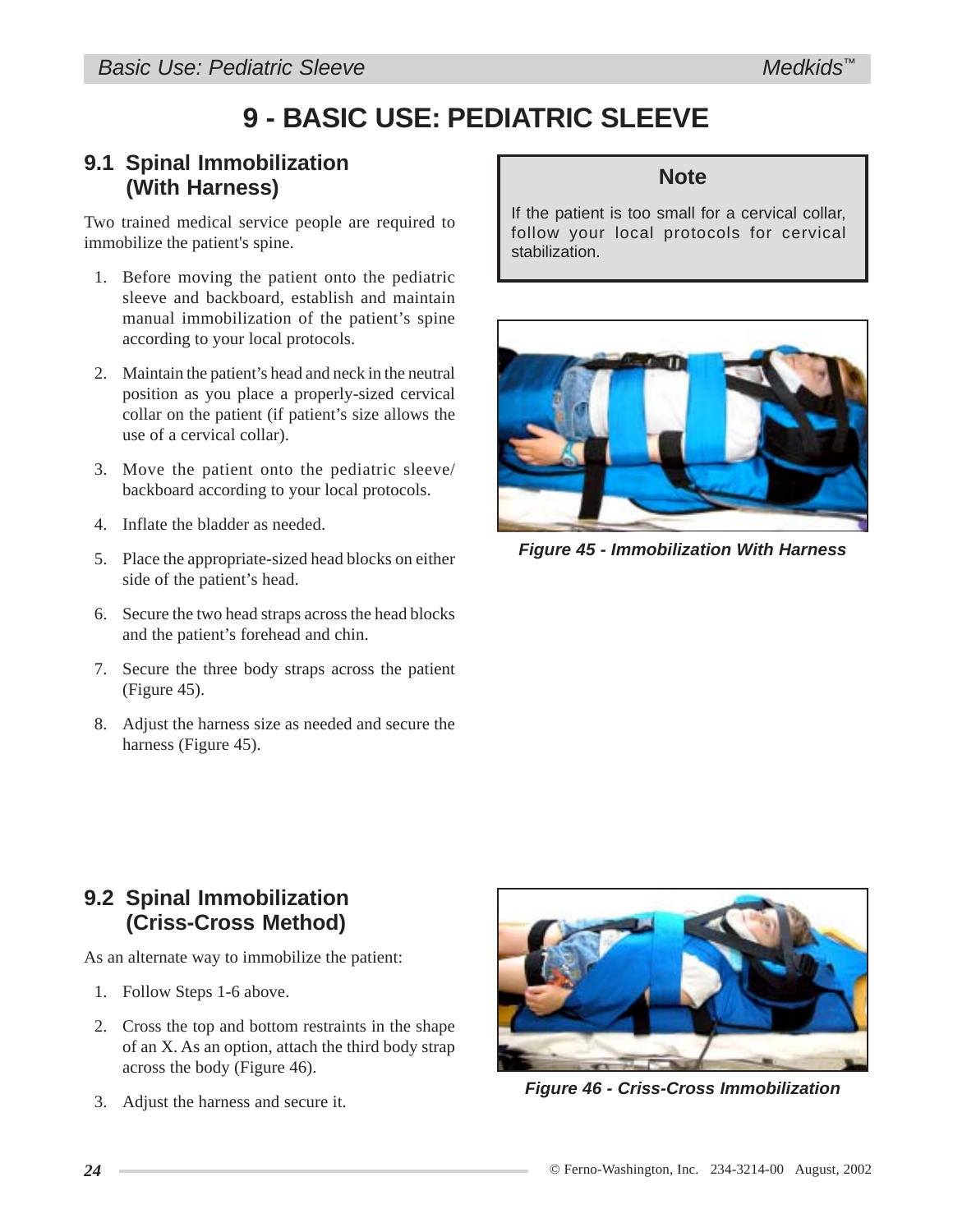## **9.3 Arm and Leg Restraints**

The pediatric sleeve contains 6 restraints for use on the patient's arms and legs, when deemed medically appropriate by your medical advisor. They may be used individually or in combination to allow separate treatment and immobilization of legs and arms, or when invasive IV lines are used. Shown are:

- 4 Arm restraints (Figure 47).
- 2 Leg restraints (Figure 48).
- For a small patient, the arm restraints may be used as leg restraints (Figure 49).



*Figure 47 - Arm Restraints*

# Leg Restraint

*Figure 48 - Leg Restraints*



*Figure 49 - Arm Restraints Used On a Small Patient's Legs*

## **9.4 Oral Evacuation**

When the patient is properly secured to the pediatric sleeve **and** the sleeve is properly secured to a backboard, the system is stable for log-rolling in order to perform oral evacuation (Figure 50).

- 1. Make sure all patient restraints are secure and that the sleeve is secure on the backboard.
- 2. With two operators, log roll the backboard.



*Figure 50 - Log Rolling the Patient for Oral Evacuation*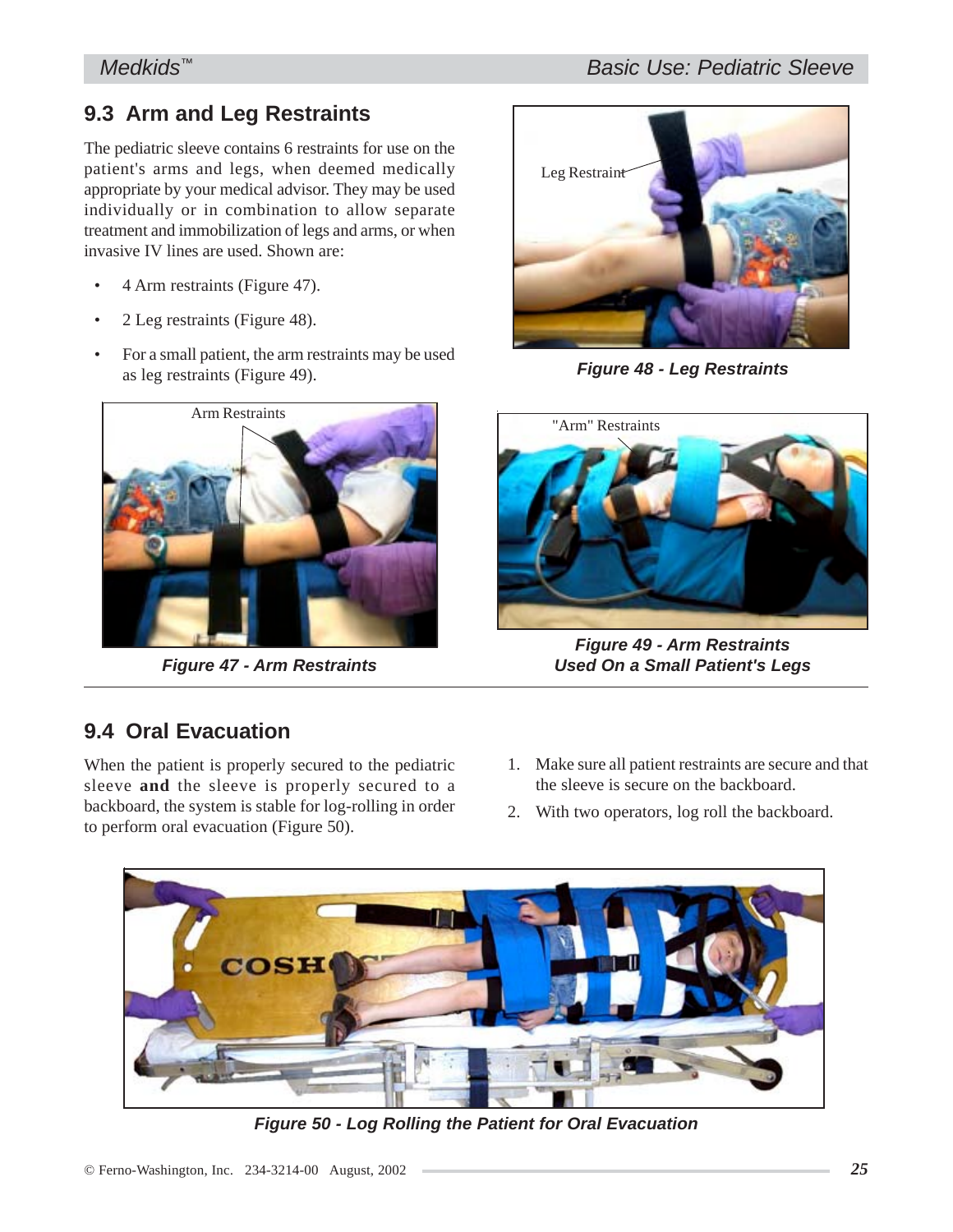# **10 - TRANSPORTING THE PEDIATRIC SLEEVE**

## **10.1 Transporting the Pediatric Sleeve/Backboard**

Using the backboard with the pediatric sleeve attached does not change how the backboard is used.

Two operators are required to carry a backboard. Use good lifting techniques to carry the backboard, pediatric sleeve, and patient (Figure 51), and follow the usage instructions in the backboard users' manual.



*Figure 51 - Carrying a Patient on a Backboard*

## **10.2 Transporting the Pediatric Sleeve/Backboard on an Ambulance Cot**

Once a patient is properly secured on the pediatric sleeve/backboard system:

- 1. The operators place the pediatric sleeve/ backboard system on the cot.
- 2. Weave the cot restraints through the backboard handholds (Figure 52).
- 3. Fasten and adjust the cot restraint straps to secure the backboard to the ambulance cot.



*Figure 52 - Securing a Backboard to an Ambulance Cot*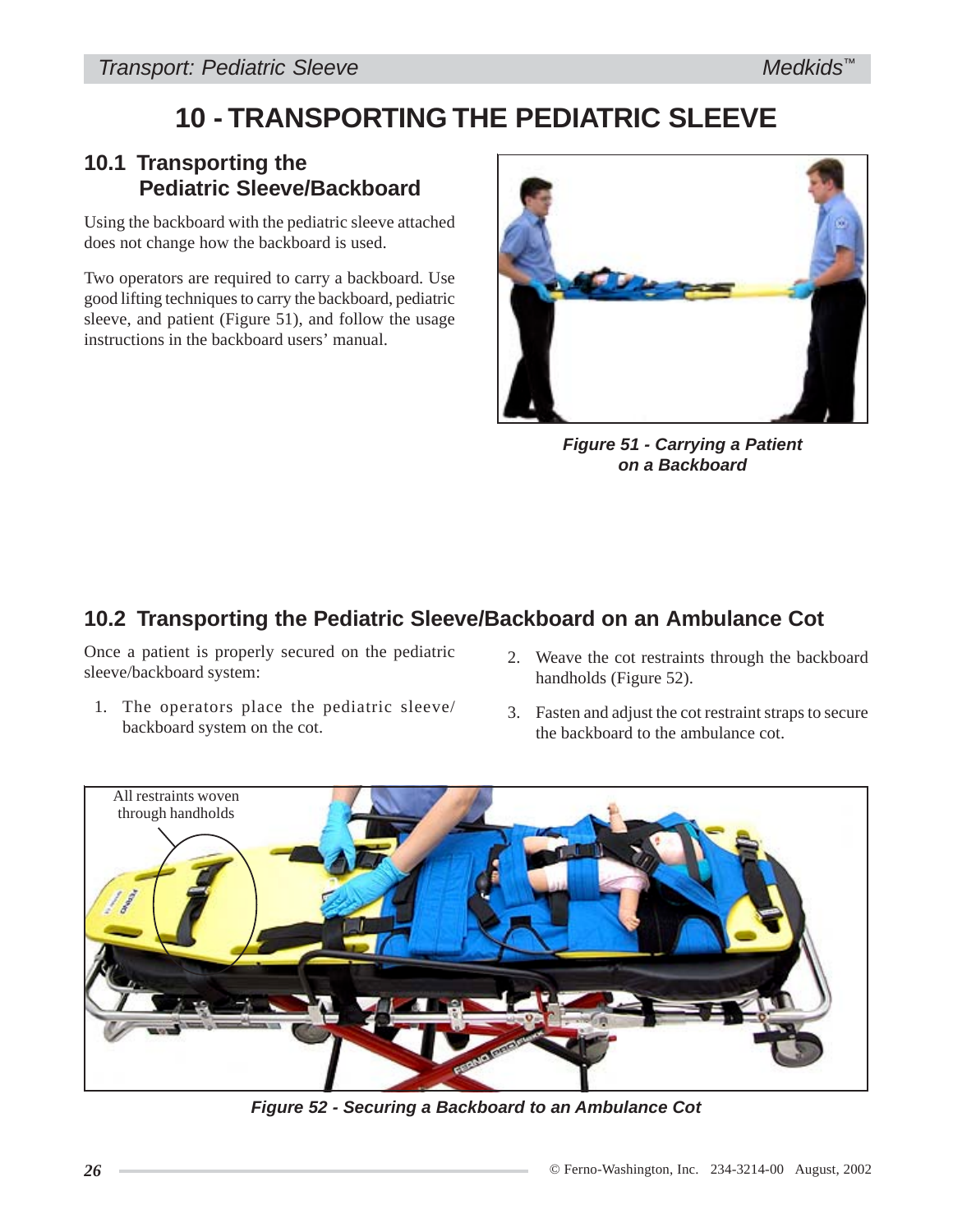# **11 - MAINTENANCE**

## **11.1 Maintenance Schedule**

The baby board and pediatric sleeve require regular maintenance. Set up and follow a maintenance schedule. A form is provided on page 31. The following chart represents minimum maintenance.

|                               | Each Use | As Needed | Each Month |
|-------------------------------|----------|-----------|------------|
| Disinfecting (this page)      |          |           |            |
| Cleaning (this page, page 28) |          |           |            |
| <b>Inspecting</b> (page 28)   |          |           |            |

When using maintenance products, follow the manufacturers' directions and read the manufacturers' material safety data sheets.

# ! **WARNING**

**Improper maintenance can cause injury. Maintain the product only as described in this manual.**

## **Important**

Disinfectants and cleaners containing phenolics or iodines can cause damage. Disinfect and clean only with products that do not contain these chemicals.

## **11.2 Disinfecting and Cleaning the Cordura® Fabric**

The products and head blocks are constructed with DuPont® Cordura®.

#### **CORDURA® NYLON PROTECTION TREATMENT**

Treat the products with a nylon-safe fabric protector before first use and after each washing. This will improve its water-repellant properties and help prevent stains from setting.

#### **WASHING INSTRUCTIONS**

Before washing, remove the head blocks, head straps, air bladder and bulb from the cover. Remove the plastic insert from the baby board, or remove the pediatric sleeve from the backboard.

- 1. Wash the cover and head blocks in warm water with a mild detergent.
- 2. Rinse with warm water.
- 3. Hang the cover to dry. Allow head blocks to air dry, turning them over occasionally.
- 4. To disinfect, apply a solution of 2% to 5% chlorine bleach and water. Rinse thoroughly.

## **Important**

Failure to thoroughly rinse the bleach solution from the product can cause damage.

- 5. Allow all parts to dry completely before reassembling the product and returning it to service.
- 6. Treat the Cordura® fabric with fabric protector.

## **Important**

Storing the baby board or pediatric sleeve wet will encourage the growth of mold. Do not store the product until it is thoroughly dry.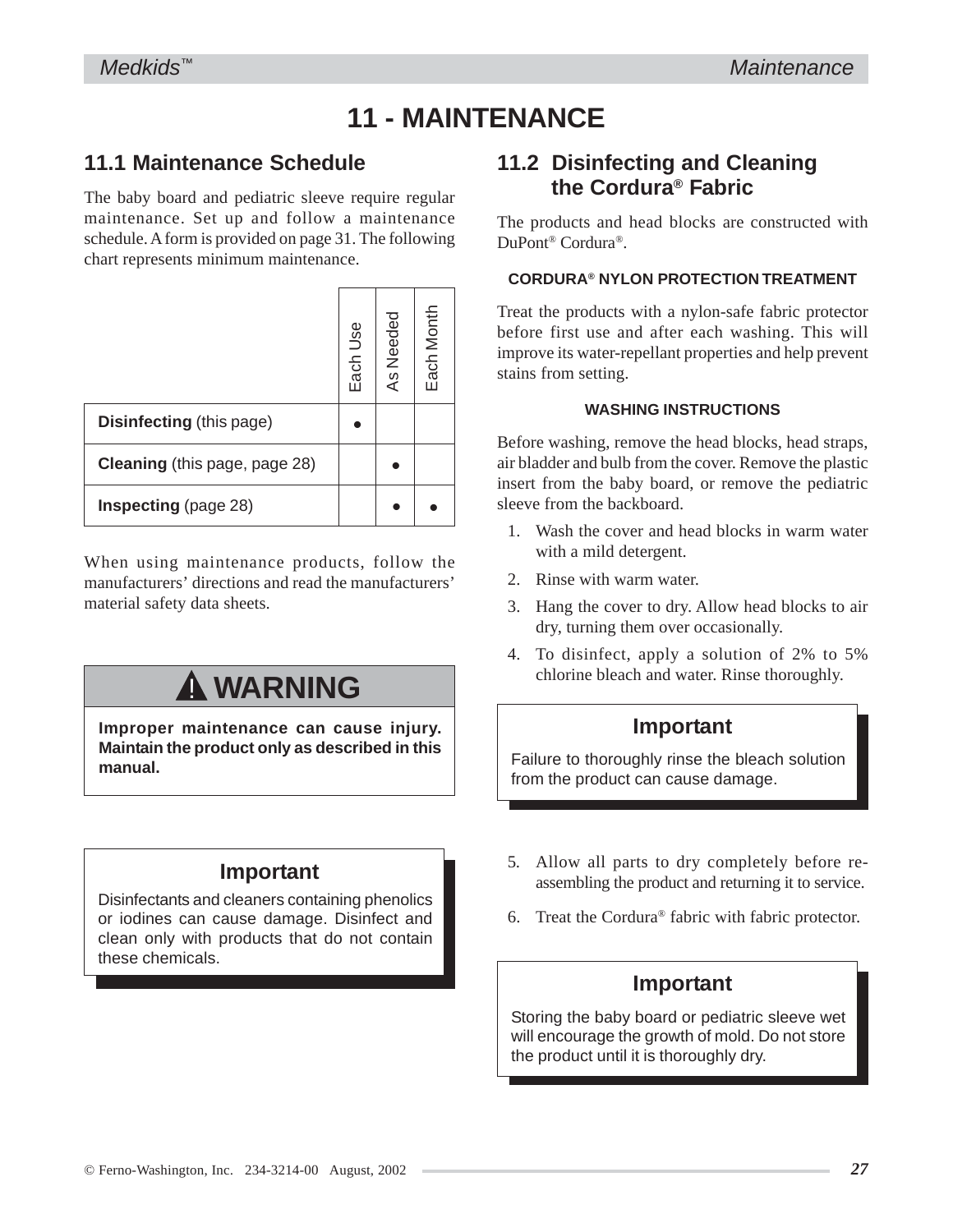## **11.3 Disinfecting and Cleaning the Bladder**

- 1. Remove the bladder, tubing, air pressure bulb and valve control from the product. To do this, pull the tube off the valve control (Figure 53).
- 2. To disinfect, wipe the bladder, tubing bulb and valve control with disinfectant, following the manufacturer's instructions.
- 3. Hand wash the parts with warm, soapy water and a soft cloth.
- 4. Rinse with clear water.
- 5. Dry with a towel.
- 6. When reassembling the bladder, place the bladder inside its pocket and thread the tube through the sewn loop on the product. Reattach the tube to the valve control. If the tube is difficult to attach, wet the end of the tubing.



*Figure 53 - Bladder and Tube Separated From the Bulb and Valve Control*

## **11.4 Disinfecting and Cleaning the Baby Board Insert**

To clean the baby board's plastic insert:

- 1. Remove the insert from the product.
- 2. To disinfect, wipe the insert with disinfectant, following the manufacturer's instructions.
- 3. Wash the insert with warm, soapy water and a soft cloth.
- 4. Rinse with clear water.
- 5. Dry with a towel.

## **11.5 Inspecting the Products**

- ❑ Are all components present?
- ❑ Is all stitching secure?
- ❑ Are the cot restraint loops on the baby board in good condition?
- $\Box$  Are the buckles and lower straps on the pediatric sleeve in good condition?
- ❑ Are the hook-and-loop closures in good condition and do they fasten securely?
- $\Box$  Is the harness webbing in good condition with no cuts or frayed edges?
- ❑ Are restraint buckles free of visible damage and do they operate properly?
- ❑ Inspect the air bladder, control valve and tubing for leaks or cracks.
- ❑ Inspect the baby board plastic insert for damage.

If inspection shows damage or excessive wear, remove the product from service. Replacement parts are available. See *Parts and Related Products,* page 29.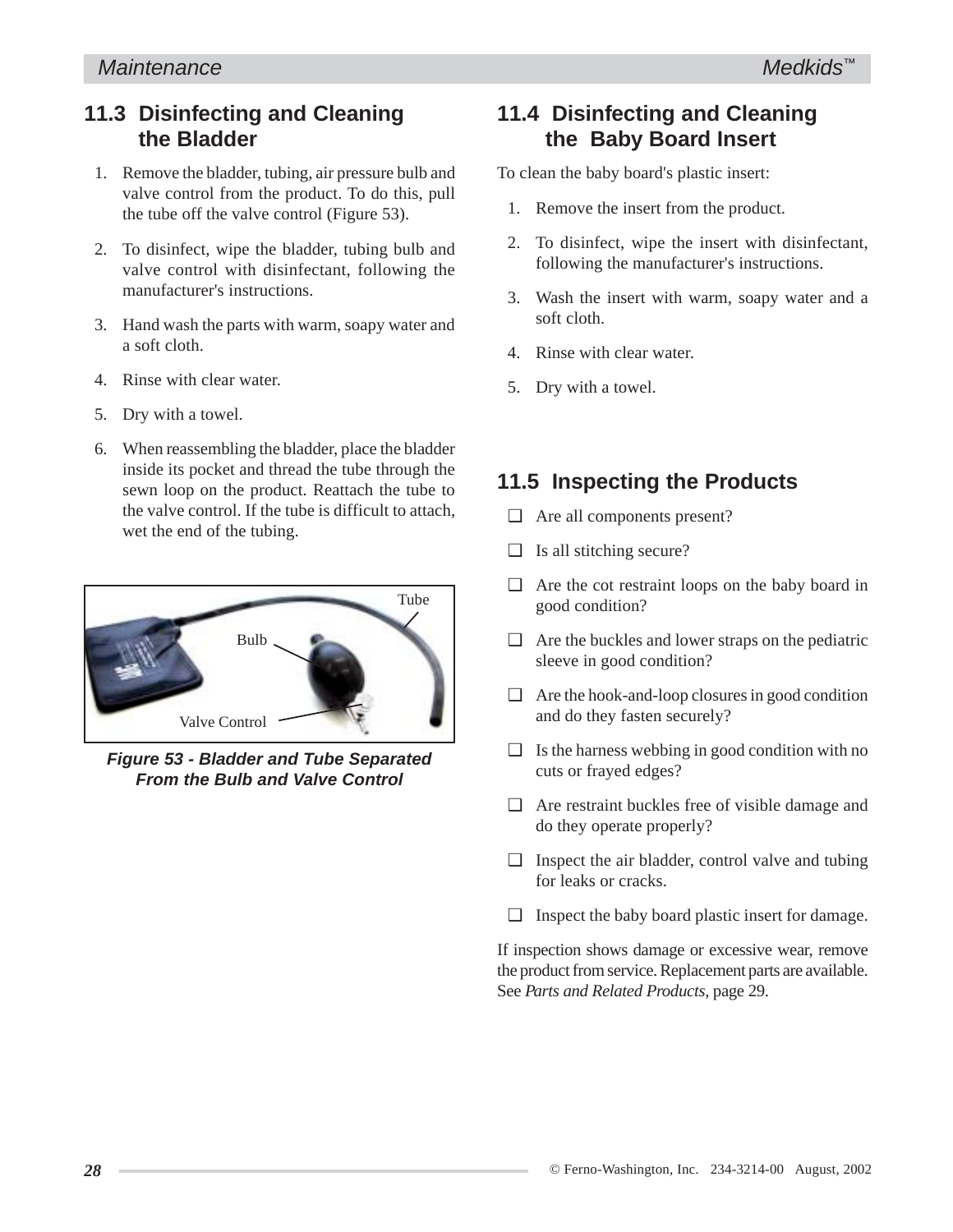# **12 - PARTS AND RELATED PRODUCTS**

Replacement parts for the baby board and pediatric are listed at the right.

Ferno offers a full line of emergency medical service products (ambulance cots and fasteners, IV poles, immobilizers, blankets, etc.). Related products of special interest to users of the baby board and pediatric sleeve are listed at right.

Contact Ferno Customer Relations or your Ferno distributor (page 30) to order parts for product information.

# ! **WARNING**

**Attaching improper items to the product can cause injury. Use only Ferno-approved items on the product.**

#### **REPLACEMENT PARTS AND ACCESSORIES**

| Part# | <b>Description</b>                                       |
|-------|----------------------------------------------------------|
|       |                                                          |
|       | 081-9982  Med. head blocks (aqua)                        |
|       |                                                          |
|       | 081-9983  Baby board bladder kit (complete)              |
|       | 081-9984  Baby board head/chin straps (pair)             |
|       | Call for availability  Baby board isolette straps (pair) |
|       | 081-9987  Pedi. sleeve bladder kit (complete)            |
|       | 081-9988  Pedi. sleeve head/chin straps (pair)           |
|       |                                                          |
|       |                                                          |

#### **RELATED PRODUCTS**

| Model # | <b>Description</b>                   |
|---------|--------------------------------------|
|         |                                      |
|         |                                      |
|         |                                      |
|         |                                      |
|         | 78  Pedi-Pac Pediatric Immob. System |
|         |                                      |
|         |                                      |
|         |                                      |

\* Millennia™ backboards are available in 16" and 18" widths, and in a variety of colors including orange, white, blue, burgundy, and yellow

\*\* Cot restraints are available in several lengths and colors.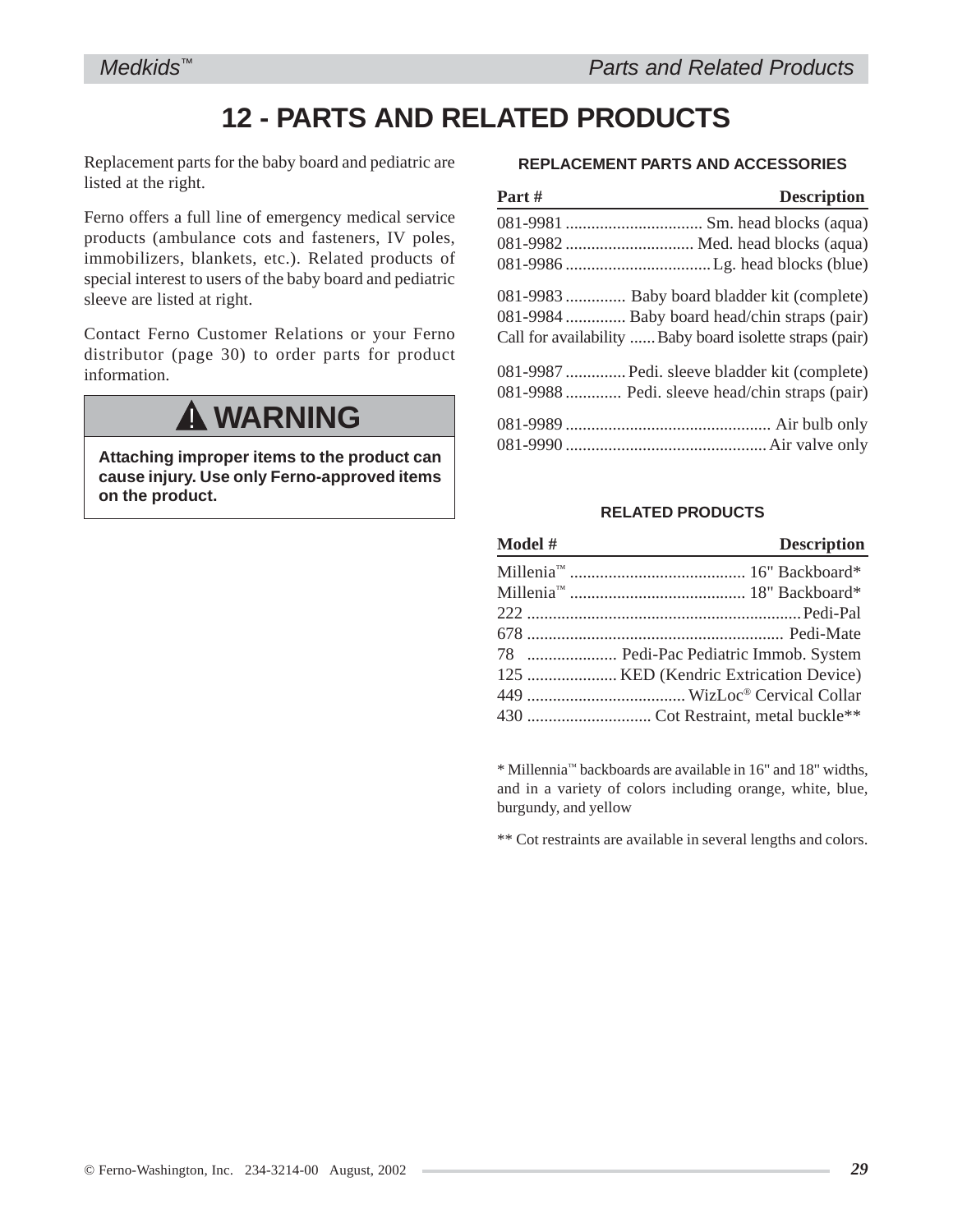# **13 - LIMITED WARRANTY**

## **Limited Warranty Summary**

Ferno-Washington, Inc. (Ferno), warrants the products we manufacture to be free from defects in material and workmanship for one year except as follows:

(A) Soft goods (webbing, vinyl, fabric, foam, etc.) are warranted for 90 days.

This limited warranty applies when you use and care for the product properly. If the product is not used and cared for properly, the warranty is void. The warranty period begins the day the product is shipped from Ferno or the day you receive it if you have proof of the delivery date. Shipping charges are not covered by the limited warranty. We are not liable for shipping damages or damages sustained through using the product.

## **Limited Warranty Obligation**

If a product or part is proven to be defective, Ferno will repair or replace it. At our option, we will refund the product's purchase price. The purchaser accepts these terms in lieu of all damages.

*This is a summary of the limited warranty. The actual terms and conditions of the limited warranty, and the limitations of liability and disclaimers, are available upon request by calling 1.800.733.3766 or 1.937.382.1451.*

## **14 - FERNO CUSTOMER RELATIONS**

Customer service and product support are important aspects of each Ferno product.

**In the United States and Canada**, for assistance with the Medkids please contact Ferno Customer Relations:

**Outside the U.S.A. and Canada**, for assistance with the Medkids please contact your Ferno distributor or Ferno Customer Relations:

*Medkids™*

| Telephone (Worldwide)  1.937.382.1451 |  |
|---------------------------------------|--|
|                                       |  |
|                                       |  |